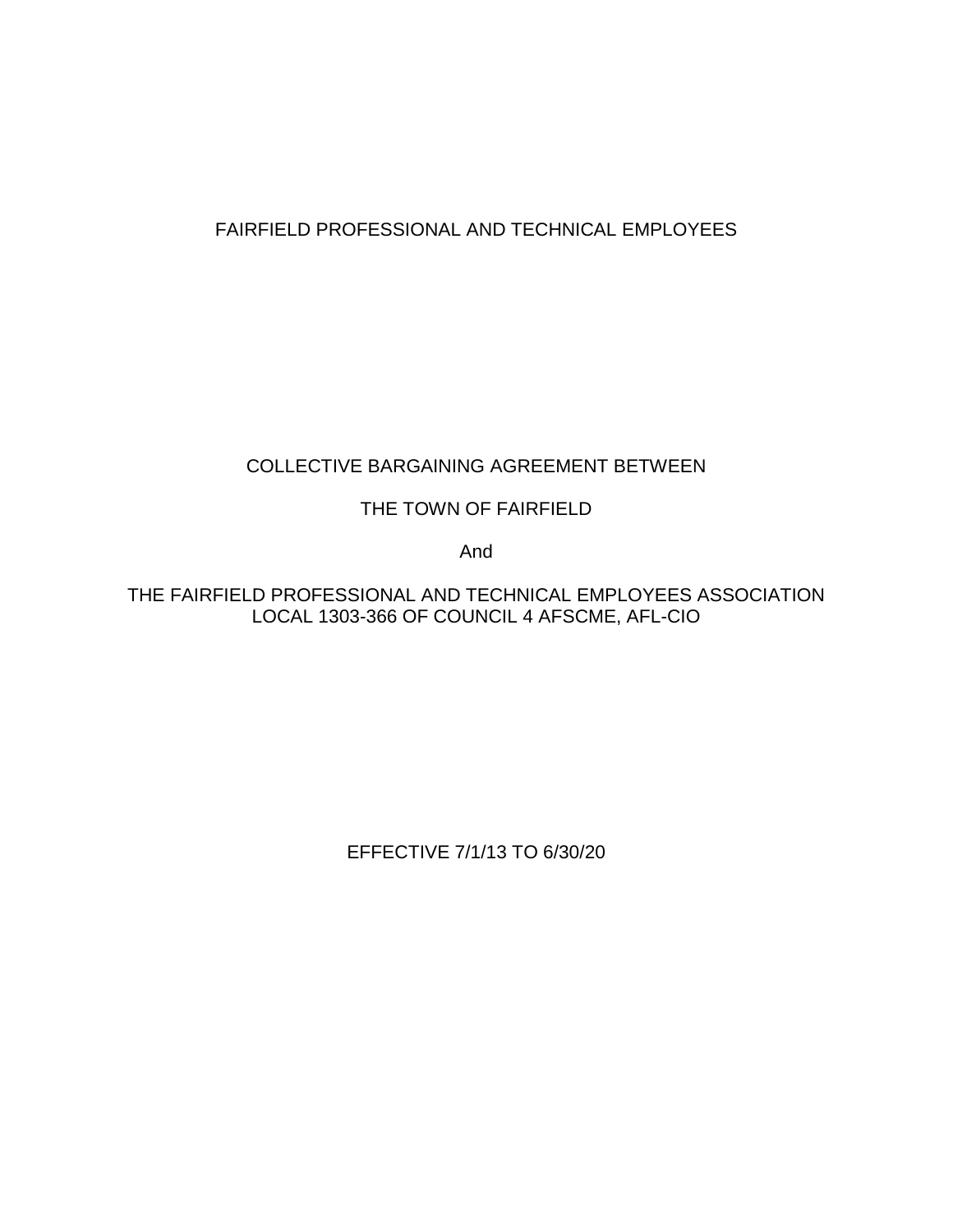# **TABLE OF CONTENTS**

| <b>DESCRIPTION</b>                          | <b>PAGE</b>                                               |
|---------------------------------------------|-----------------------------------------------------------|
| Recognition                                 | $\overline{c}$                                            |
| <b>Agency Shop</b>                          | $\overline{2}$                                            |
| <b>Probationary Period</b>                  | $\overline{3}$                                            |
| Hours of Work                               | $\overline{\mathbf{4}}$                                   |
| Wages                                       | 5                                                         |
| Reclassification                            | $6\phantom{1}6$                                           |
| <b>Merit Plan</b>                           | $6\phantom{1}6$                                           |
| <b>Step Placement</b>                       | $\overline{7}$                                            |
| Holidays                                    | $\overline{7}$                                            |
| Vacations                                   | $\overline{7}$                                            |
| <b>Health Benefit Coverage</b>              | 8                                                         |
| <b>Sick Leave</b>                           | 13                                                        |
| <b>Workers' Compensation</b>                | 14                                                        |
| <b>Funeral Leave</b>                        | 15                                                        |
| <b>Jury Duty</b>                            | 16                                                        |
| <b>Military Training</b>                    | 16                                                        |
| <b>Personal Leave</b>                       | 16                                                        |
| Leaves of Absence                           | 17                                                        |
| <b>Pension Plan</b>                         | 18                                                        |
| Severance Pay                               | 20                                                        |
| <b>Prior Practice</b>                       | 21                                                        |
| <b>Town Vehicles</b>                        | 22                                                        |
| <b>Pension Reopener</b>                     | 22                                                        |
| Grievance Procedure and Disciplinary Action | 22                                                        |
| <b>Notices</b>                              | 24                                                        |
| Safety and Health                           | 24                                                        |
| <b>Board and Commission Meetings</b>        | 25                                                        |
| Non-Discrimination                          | 26                                                        |
|                                             | 26                                                        |
|                                             | 26                                                        |
| <b>Job Security</b>                         | 27                                                        |
| Length of Contract                          | 27                                                        |
| <b>Salary Grade/Classification</b>          | 29                                                        |
| Salary 7/1/2013 - 6/30/2014                 | 30                                                        |
| Salary 7/1/2014 - 6/30/2015                 | 31                                                        |
| Salary 7/1/2015 - 6/30/2016                 | 32                                                        |
| Salary 7/1/2016 - 6/30/2017                 | 33                                                        |
| Salary 7/1/2017 - 6/30/2018                 | 34                                                        |
| Salary 7/1/2018 - 6/30/2019                 | 35                                                        |
| Salary 7/1/2019 - 6/30/2020                 | 36                                                        |
|                                             | <b>Mid-Contract Negotiations</b><br><b>Savings Clause</b> |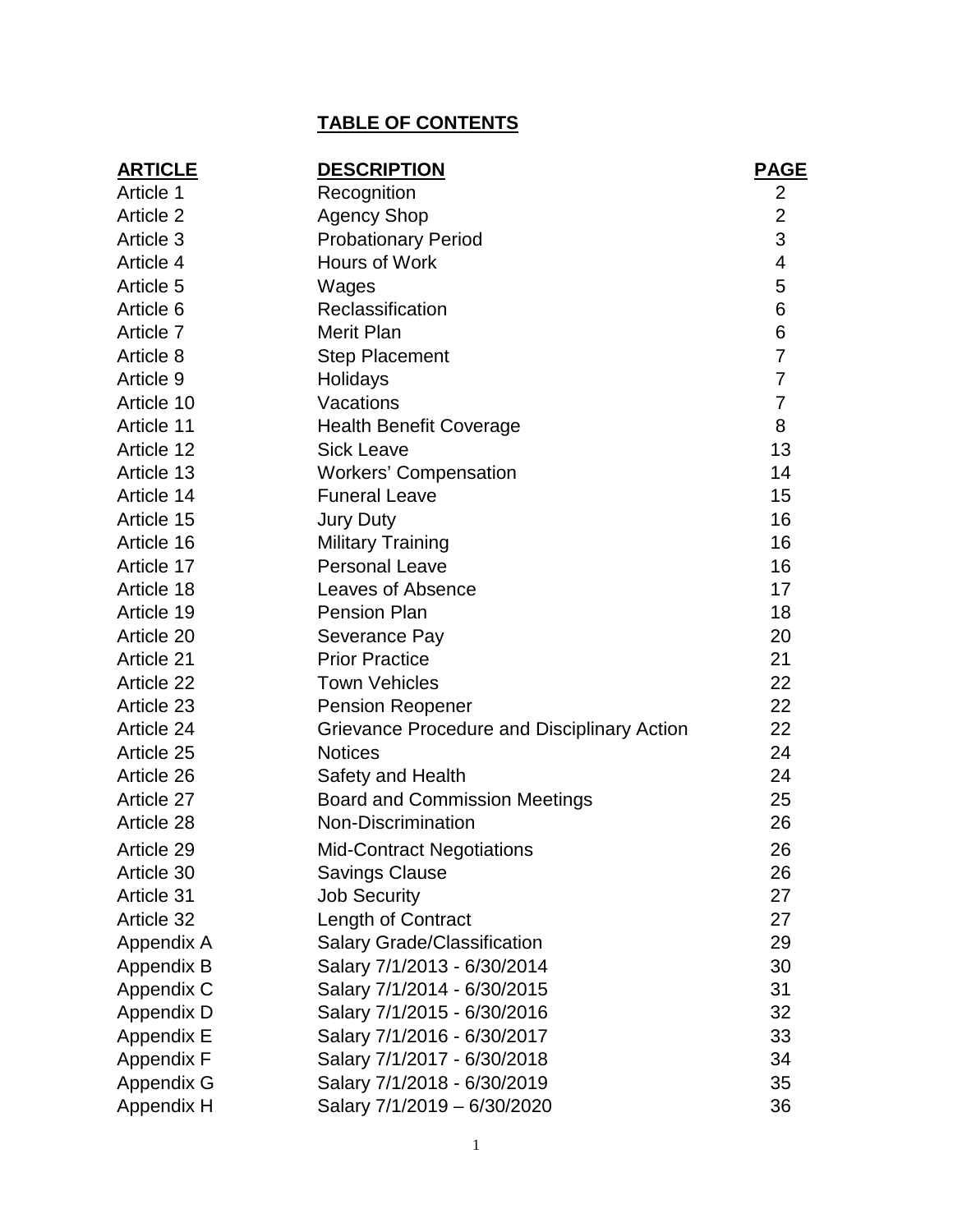## **OPENING STATEMENT**

The following contract between the Town of Fairfield, hereinafter referred to as the Town, and the Fairfield Professional and Technical Employees, hereinafter referred to as the Association, is designed to maintain and encourage a harmonious relationship between the Town of Fairfield and such of its employees who are within the provisions of this contract in order to foster efficient and progressive public service.

## **ARTICLE 1 - RECOGNITION**

#### Section 1

The Town recognizes the Association as the sole collective bargaining representative with respect to rates of pay, wages, hours of work and conditions of work, in accordance with the Certification of the Association on June 21, 1984, by the Connecticut State Board of Labor Relations as set forth in Case #Me-8554 and under the Municipal Employee Relations Act.

#### Section 2

The Association recognizes the First Selectman and/or his/her designated representative or representatives as the sole and exclusive representative of the Town of Fairfield for the purpose of collective bargaining.

## **ARTICLE 2 - AGENCY SHOP**

#### Section 1

Within thirty (30) days after employment, or the execution of this Agreement, whichever is later, all members of the bargaining unit shall have the opportunity to join the Association and execute an authorization permitting the deduction of Association dues and assessments.

#### Section 2

Any member of the bargaining unit who has not joined the Association during such period, or having joined, has not remained a member, shall immediately execute an authorization permitting deduction of a service fee which shall be no greater than the proportion of Association dues uniformly required of members to underwrite the costs of collective bargaining, contract administration and grievance adjustment.

The Association shall be required to notify the Human Resources Office sufficiently in advance of the first employee paychecks of the amount of such service fee. It is understood that the payments of such sums shall not constitute an agreement to become a member of the Association.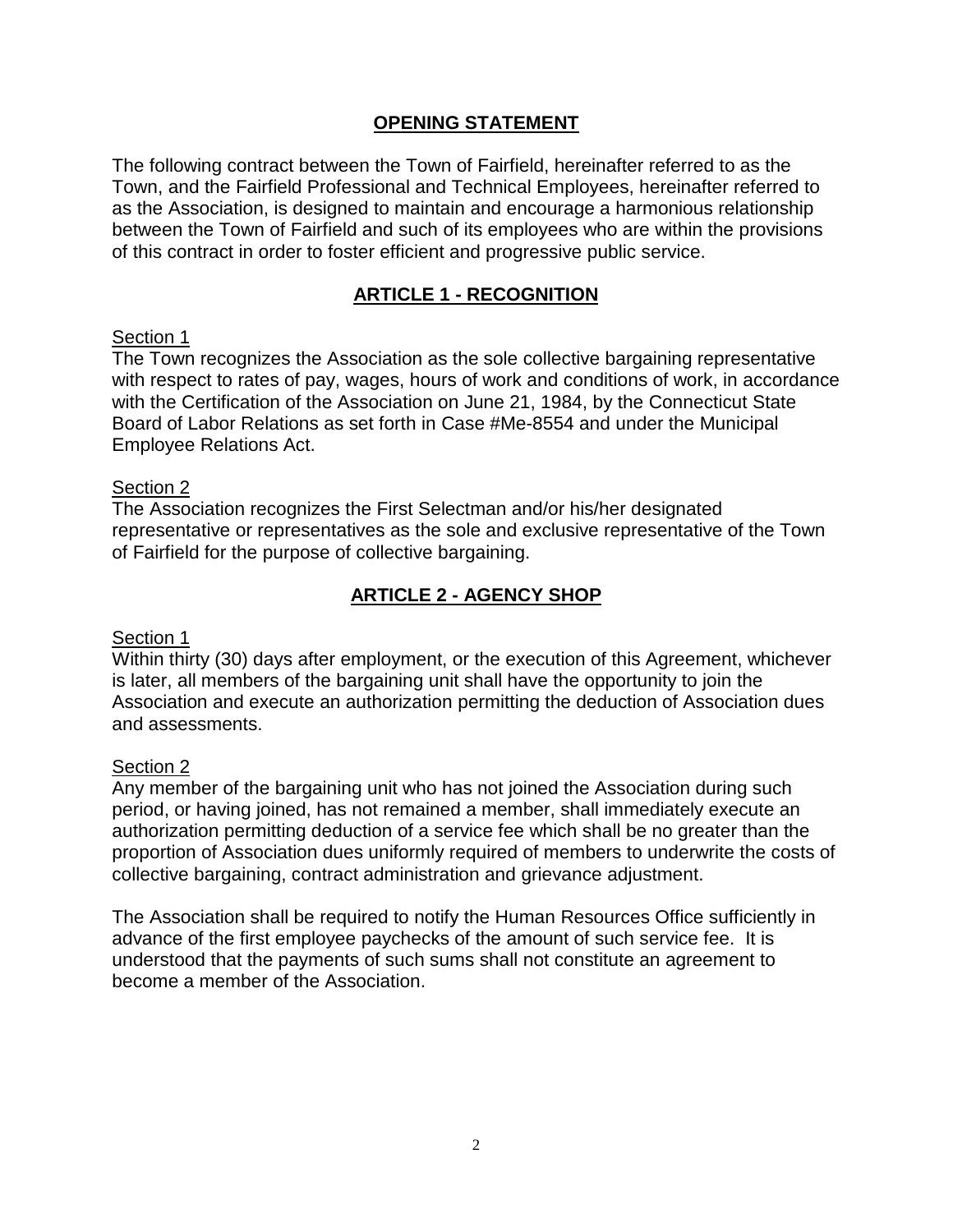In the event that a member of the bargaining unit does not join the Association or pay the required service fee by the thirtieth (30th) day as required, that member shall be terminated. The Town shall institute the necessary procedures for termination provided the Association has complied with the following:

- a. Sending written notice to the employee (copy to the Human Resources Office) that he/she has not fulfilled his/her obligations by the requisite date or reasonable period of time thereafter, and that a request for his/her termination was being made to the Town.
- b. By stating in the request for termination that such request is in conformance with the provisions of this Article that the employee has not complied with his/her obligations and that it is an official request of the Association.
- c. As a condition of the effectiveness of this Article, the Association agrees to indemnify and save the Town harmless against any and all claims, demands, costs, suits or other forms of liability and all court or administrative agency costs that may arise out of, or by reason of, action taken by the Town for the purpose of complying with this Article and with respect to transmission of same.

## Section 4

The Town shall deduct the service fees and dues from the salary of non-members and members of the Association bi-weekly and remit the same to Council 4, AFSCME, AFL-CIO, 444 East Main Street, New Britain, Connecticut 06051. Such authorization comes pursuant to a letter dated August 29, 1992.

## **ARTICLE 3 -PROBATIONARY PERIOD**

## Section 1

New hires shall be required to serve a probationary period. The probationary period shall be at the discretion of the Town, up to 120 calendar days. During such probationary period, such employee shall be entitled to the wages and insurance benefits of this contract, but none of the remaining provisions hereof. Employees moving from a former position within the bargaining unit or a position outside the bargaining unit, but within the employ of the Town, shall have a period not to exceed 60 calendar days within which to demonstrate to the satisfaction of the Department Head, the ability of the employee to satisfactorily perform the duties of the position. An employee who is unsuccessful in his/her probationary period shall have the right to move back to his/her previous position within the bargaining unit.

#### Section 2

The Town will notify the Association of newly hired bargaining unit employees. Following such notice, the Association shall have the right and opportunity to hold an orientation session with all newly hired bargaining unit employees during the work day. This orientation shall be for the purpose of explaining the new employee's contractual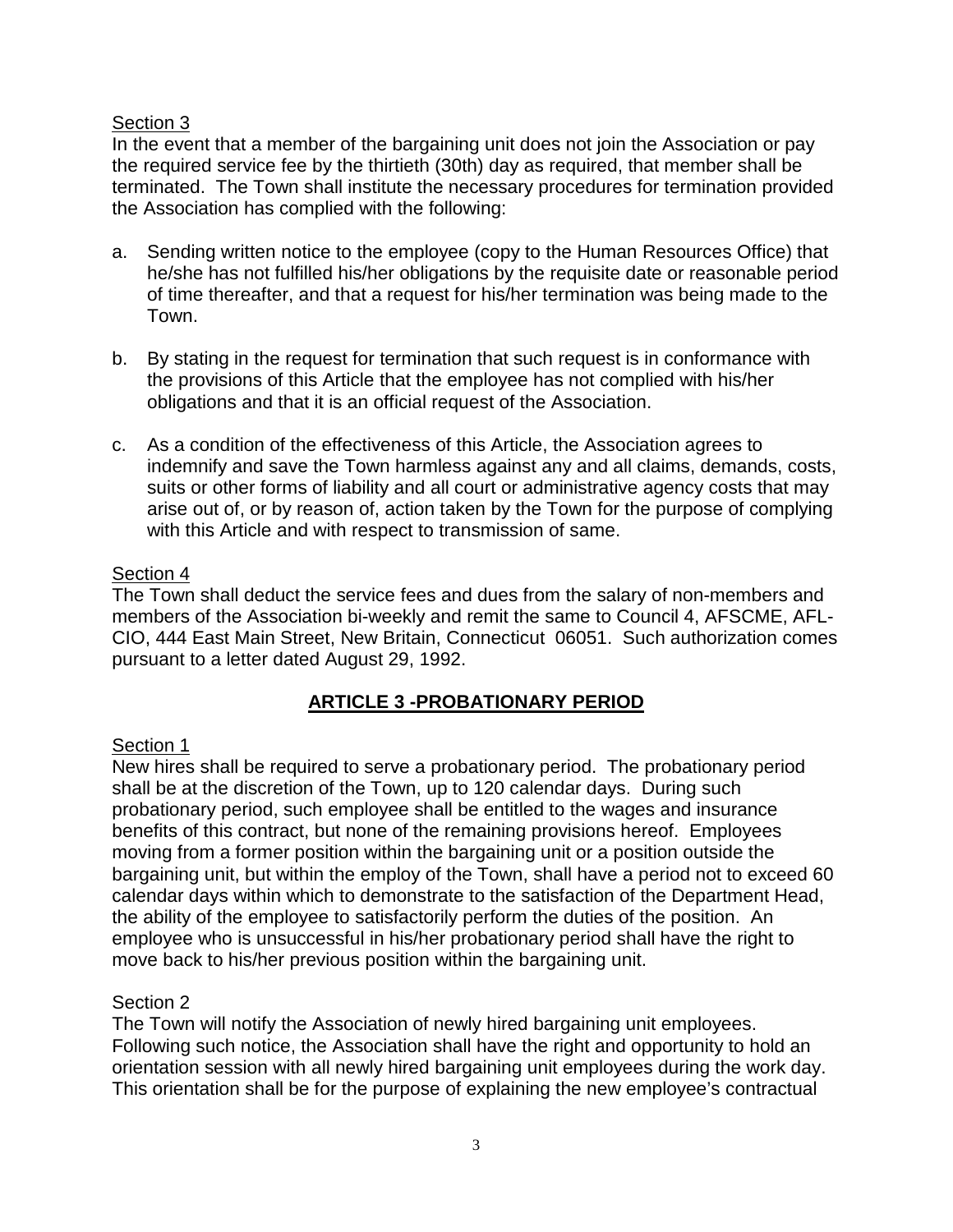rights and introducing him/her to the Association. The orientation will be conducted no later than ten (10) days from the employee's hire date at a time agreed to by the Town, not to exceed one-half hour duration.

# **ARTICLE 4 - HOURS OF WORK**

## Section 1

The regular work week shall be thirty-five (35) hours divided into five (5) consecutive days of seven (7) hours each, Monday through Friday inclusive with the following exceptions:

- a. The Library work week shall be thirty-five (35) hours, Monday through Saturday inclusive.
- b. The Public Works Operations and Open Space Manager's workweek shall be forty (40) hours composed of eight (8) hour work days from Monday through Friday inclusive.

## Section 2 - Overtime

Public Works Employees shall receive overtime pay in the following emergency situations:

- a. When snow or ice emergency, or any emergency arising on a Sunday or holiday, is declared by the Director of Public Works, Public Works members of the Association will be paid two (2) times the regular rate of pay for all hours worked, and no less than the equivalent of four (4) hours of his/her straight time rate. In the case of a holiday, the member will also receive his/her regular holiday pay.
- b. A Public Works member of the Association who is called in to work outside of his/her regular shift for emergencies other than snow and ice emergencies occurring other than on Sundays and holidays, will be paid at one and one-half (1- 1/2) times his/her hourly rate, but will receive no less than the equivalent of four (4) hours at his/her straight-time rate.
- c. Conservation, Sewer Commission and Water Pollution Control Facility employees shall be paid two (2) time the regular rate of pay when called out in emergency situations directed by employee's supervisor or when called out by police or fire officials, but no less than the equivalent of four (4) hours of his/her straight-time rate. Emergency situations are defined as but not limited to power failures, storms, floods, oil spills. In case of a holiday, the member will also receive his/her regular holiday pay.

## Section 3 – Sunday or Holiday Work

Hours worked on a Sunday or holiday shall be compensated at two (2) times the regular rate of pay. Hours worked in the Library on a Sunday shall be compensated at the regular rate provided however, such work shall be performed by the employee only on a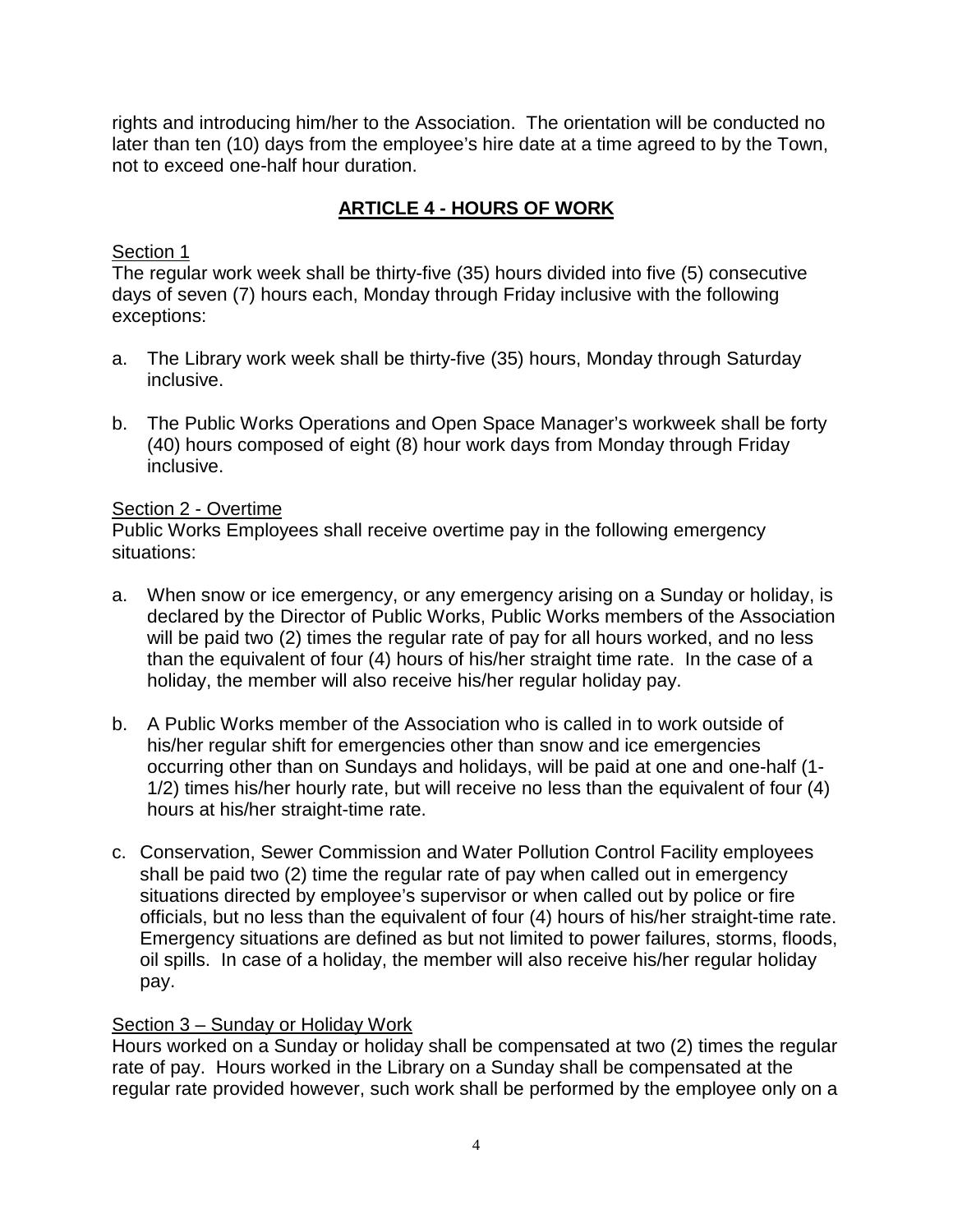voluntary basis and further provided that such employee shall be entitled to time off with regular pay of two (2) hours for every hour worked by such employee.

# Section 4 – Public Works and Meal Allowances

The Town will provide a meal allowance of \$10.00 per meal or \$40.00 per day under the following conditions:

- a. If an employee is called prior to 6:00 a.m. or reports on the job at 6:30 a.m. he/she shall receive meal allowance for breakfast and subsequent meals for as long as he/she continues on duty. Insofar as possible, the recognized mealtimes will be 6:30 a.m., 11:30 a.m., 4:30 p.m. and 11:30 p.m. Meal allowances for Water Pollution Control Facility employees shall be granted at the recognized mealtimes provided such mealtimes occur after four (4) hours subsequent to emergency recall.
- b. If an employee is held over after the end of his/her regular hours beyond 6:00 p.m., he/she will receive a meal allowance for dinner. The mealtime, insofar as possible, will be 6:00 p.m. If he/she continues on duty he/she will be entitled to further meal allowance as outlined in (a)above. The Town will provide access for meals in two diners located in the Town of Fairfield.

#### Section 5 – Compressed Work Week

Supervisory employees may be required to work a flexible schedule by the Superintendent of Operations or his designee. This will occur only during the compressed work week season as defined in the Department of Public Works collective bargaining agreement. Up to two supervisory employees may be required by management to work a compressed work week schedule during any week. Compensatory time must be approved in advance and a maximum of forty hours may be accumulated per year. By March 1 of the following year, all earned compensatory time must be used.

## **ARTICLE 5 - WAGES**

#### Section 1

The pay structure applicable to the job classification, job description, salary grades and classification structure covered by this Agreement is hereby made a part of this Agreement as Appendix A – H.

#### Section 2

Pay increases within a Salary Grade/Classification from "Initial Rate" through Step 4 will be awarded on the anniversary date of one year following the date that the current salary Step was granted. These increases are identified as "Normal Step Increments".

Increases shall be granted to employees who attain their tenth  $(10<sup>th</sup>)$  year, fifteenth (15th) year and twentieth  $(20<sup>th</sup>)$  years of continuous service. Service shall be considered continuous as long as the employee has (1) been continuously employed by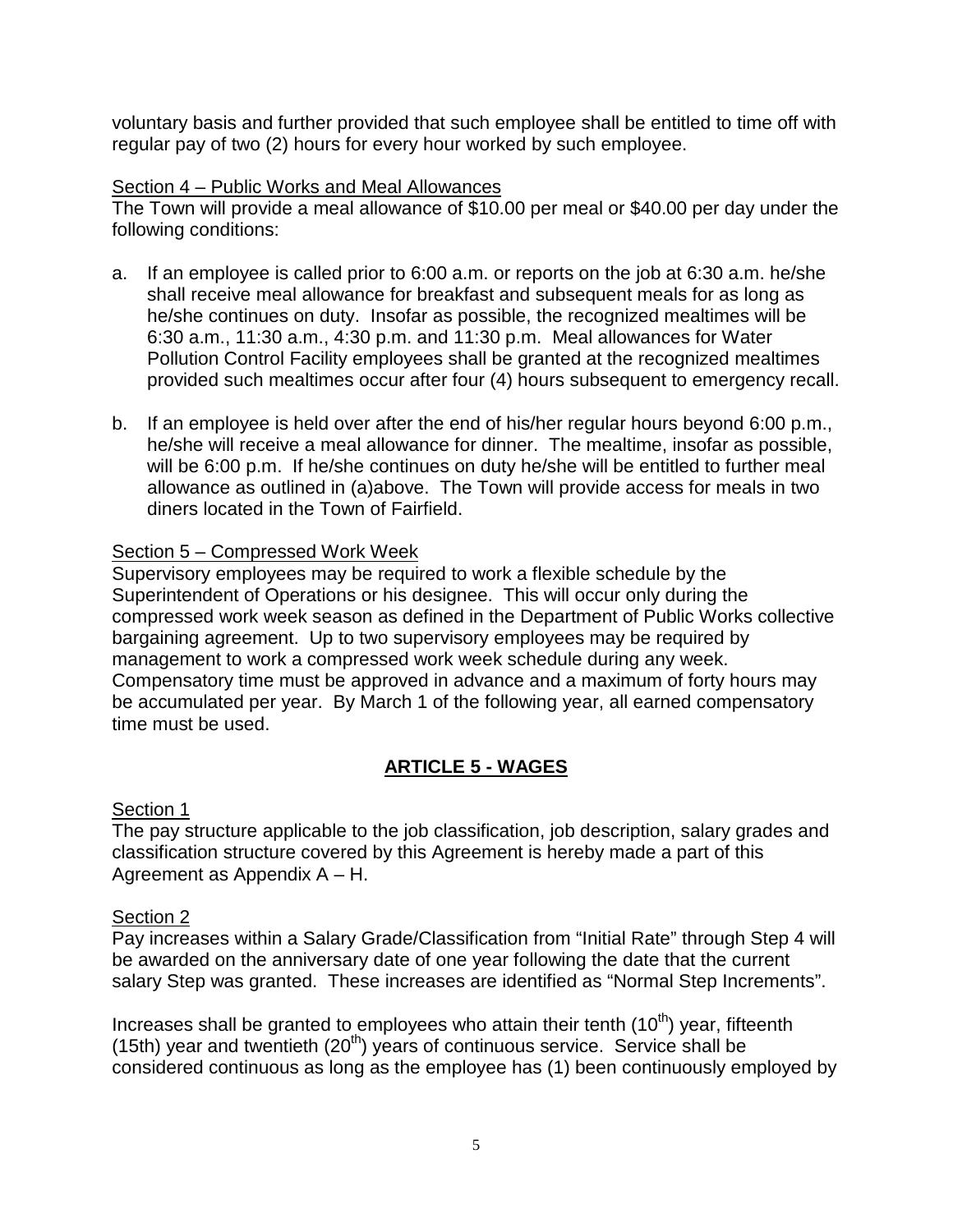the Town of Fairfield in any capacity and (2) not been off the payroll for more time than is allowed in the retirement program as amended, without an authorized leave.

# **ARTICLE 6 - RECLASSIFICATION**

#### Section 1

Either the Union or an individual employee in consultation with the Union may request a review of any job classification where there has been a substantial change in the duties performed by an employee; provided however, that no such request has been made within the preceding twelve months. Such review will require the submission of a duties questionnaire by the employee to the department head who will comment on and submit it to the Director of Human Resources, within 30 days of receipt from the employee. The Director of Human Resources shall provide a written response within thirty 30 days. The Association on behalf of any employee aggrieved by the decision of the Director of Human Resources, or if no response is received from the Director of Human Resources within thirty (30) days, may grieve directly to Step Three of the grievance procedure. The Town reserves the right to reclassify any employee.

# **ARTICLE 7 - MERIT PLAN**

#### Section 1

A pay increase within a Salary Grade/Classification for Step 3 and 4 shall be in recognition of normal growth and satisfactory performance within established ranges and shall be awarded on the anniversary date of one year following the date that the current salary step was granted. These increases are identified as "step increments."

Employees shall be granted the step increments unless the Department Head certifies that the employee has not demonstrated the growth and performance normally expected. A step increment may be withheld if the Department Head's performance appraisal identifies 25% of the specific characteristics which "Needs Improvement" on the Employee Service Report annexed hereto as Appendix I.

Any employee with four or more years in his/her existing position shall be deemed to have satisfied the requirements of the Performance Appraisal.

#### Section 2

Performance appraisal shall be done by the Department Head annually and shall be submitted to the employee on or before December 31st of each calendar year. The performance appraisal shall be subject to the grievance procedure. In completing and using the Performance Appraisal Form (Appendix I), the Department Head shall follow the guidelines set forth in a pamphlet entitled "Supervisory Performance Appraisal".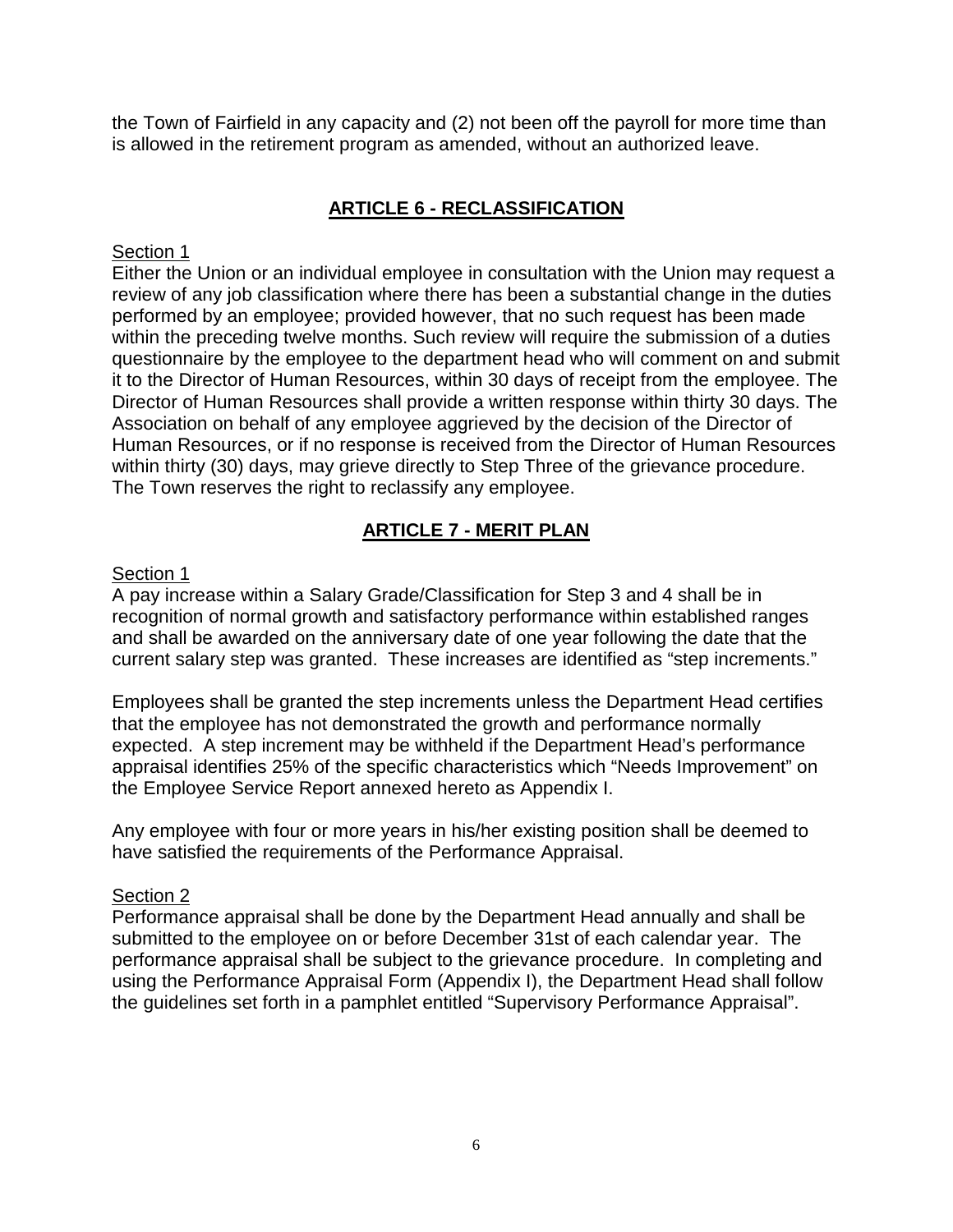## **ARTICLE 8 - STEP PLACEMENT**

Section 1

When an employee is promoted, their new salary exclusive of longevity shall be greater than the salary exclusive of longevity reflected in their current salary grade and step.

## **ARTICLE 9 - HOLIDAYS**

#### Section 1

The following holidays shall be recognized as paid holidays for all members of the Association:

New Year's Day Labor Day Martin Luther King Jr. Observance Day Columbus Observance Day Presidents Day **Presidents** Day (November 11) Good Friday **Thanksgiving Day** Memorial Observance Day **Friday after Thanksgiving Day** Fourth of July **Christmas Day** 

If a holiday falls on a Sunday, the following Monday shall be considered a holiday. If a holiday falls on a Saturday, the preceding Friday shall be considered a holiday. Pay for hours on the designated holiday or on a Monday or Friday considered as a holiday shall be in accordance with the provision of Article 2 - Hours of Work.

## **ARTICLE 10 - VACATIONS**

#### Section 1

The vacation period shall extend from July 1st through June 30th of each fiscal year.

Each member of the Association shall be entitled to paid vacation time according to the following Schedule:

| <b>Years of Service</b>                    | <b>Amount of Vacation</b>                             |
|--------------------------------------------|-------------------------------------------------------|
| Under one (1) year                         | One (1) working day per month to max<br>of ten $(10)$ |
| One (1) year to less than five (5) years   | Ten (10) working days                                 |
| Five (5) years to less than ten (10) years | Fifteen (15) working days                             |
| Ten (10) years or more                     | Twenty (20) working days                              |
| Twenty (20) years or more                  | Twenty-five (25) working days                         |

Twelve (12) months prior to retirement at age 62 or over, under the terms of the Pension Plan, two (2) additional paid weeks (ten (10) working days).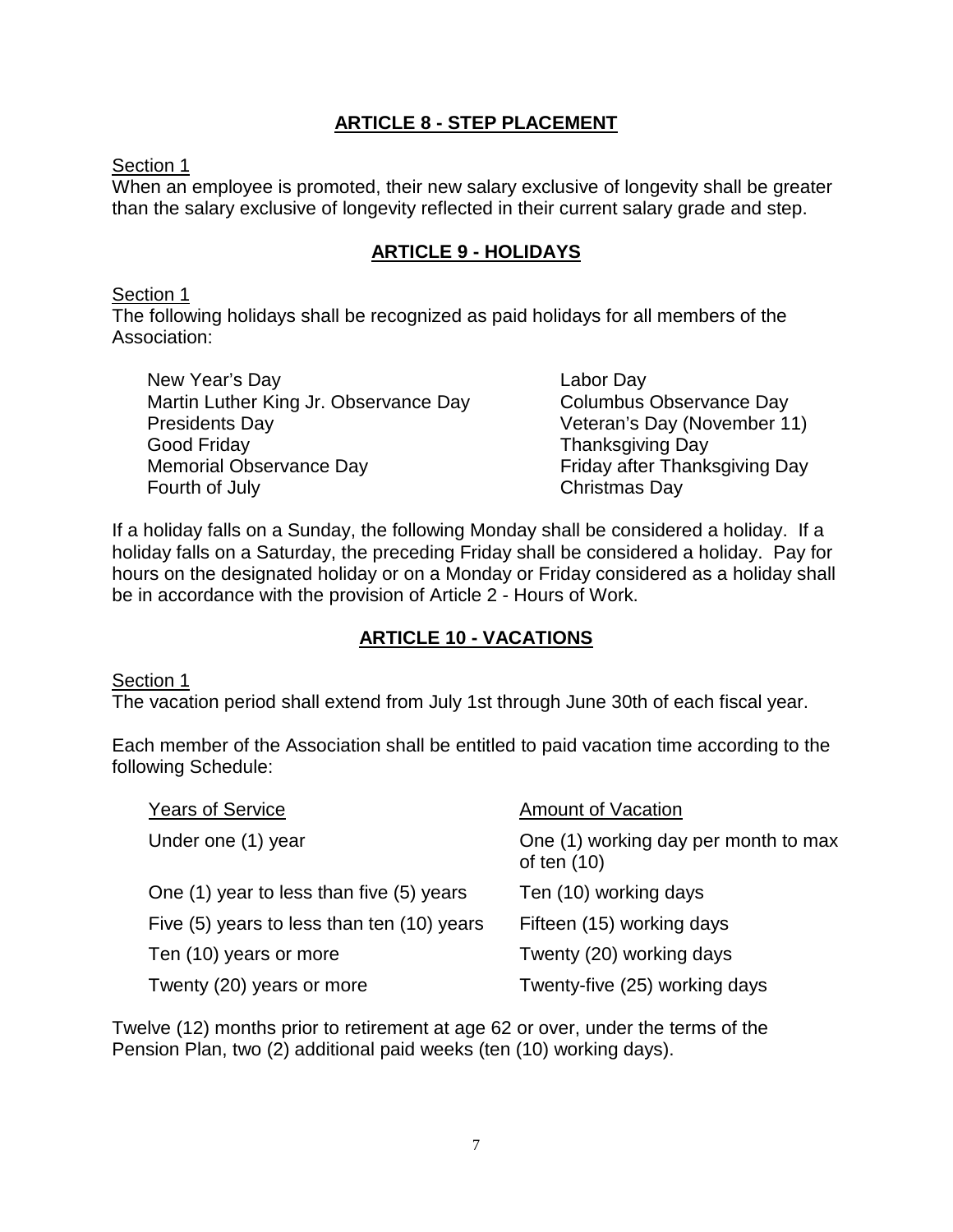In addition Public Works employees shall be entitled to ten (10) additional vacation days to be used within the twelve (12) months prior to their retirement date at age 62 or over under the Pension Plan.

The qualifying date for determining earned vacation shall be June 30th of the preceding fiscal year. However, should an employee become eligible for additional vacation during the current fiscal year, on the basis of his/her length of service outlined in this Article, he/she shall be granted the additional vacation time during the current year.

Employees shall be free to choose the time of their vacation subject to their Department Head's approval. Senior employees shall have first choice in scheduling their vacation. All employees, when selecting their vacation days shall notify their department heads, in writing, of the time during which they desire to take their vacation. If the Department Head does not deny in writing, the requested vacation period within ten (10) working days of the receipt of such a written request, such written request shall be deemed to be approved.

Vacations must be taken during the fiscal year in which the employee becomes entitled to the vacation. Pay in lieu of vacation will not be permitted. An employee may carry over unused vacation for one year up to a maximum of ten (10) days to be used the following fiscal year.

Employees voluntarily terminating their services with the Town and giving two (2) weeks notice shall receive vacation accrual equal to 1/12th of their vacation for each full month of service since the previous July 1st. Vacation will be based on the amount they would have become entitled to the following July 1st. Vacation accrual will also be paid to employees who die, retire, or are discharged.

The amount of vacation to which an employee becomes entitled as provided for in this Article, shall be considered an earned right payable upon termination for any cause.

#### Section 3 – Holidays During Vacation

If a holiday falls during an employee's vacation, he/she will receive an extra working day off either at the start or end of his/her vacation.

## **ARTICLE 11 - HEALTH BENEFITS COVERAGE**

#### Section 1

A. The Town shall have the option of determining the carrier to provide the benefits and the benefits shall be substantially equivalent as a result of the change in carriers.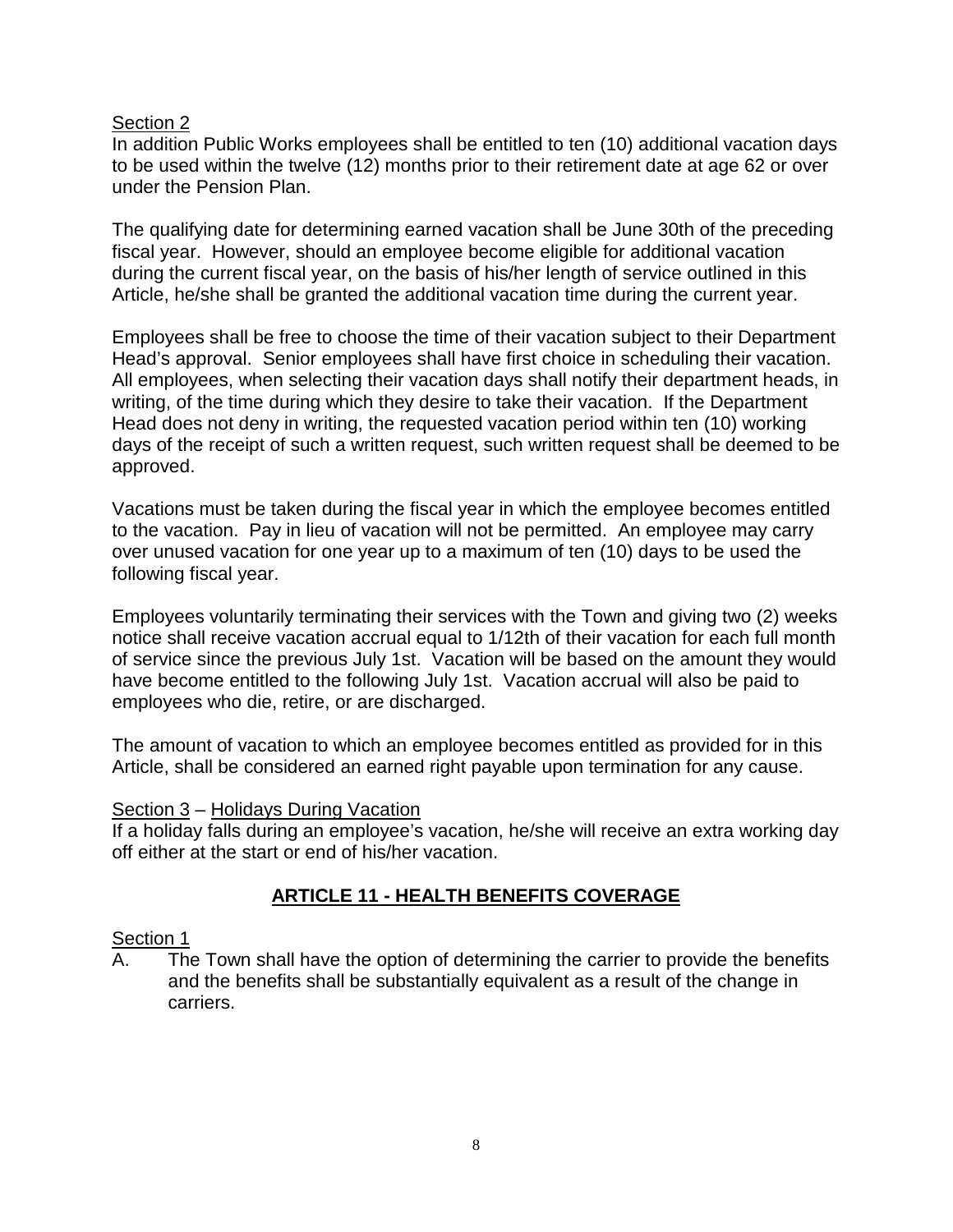The Town will provide to all eligible employees and their eligible dependents the following health care coverage:

- B. Medical: The parties agree to implement the co-pay and other changes set forth in the Town's Insurance Plan (See Table, pp. 11-12)effective July 1, 2017. Anthem Blue Cross and Blue Shield Century Preferred (Preferred Provider Organization) or Blue Care (Health Maintenance Organization) or substantially equivalent plans. Specific provisions of the plans are provided online at myanthem.com. As required by the Affordable Care Act, the plan will extend coverage to dependent children up to the age of 26.
- C. Prescription drug: The parties agree to implement the co-pay and other changes set forth in the Town's Insurance Plan effective July 1, 2017 through Express Scripts or substantially equivalent plan.
- D. Dental: Delta Dental of New Jersey or substantially equivalent plan. Specific provisions of the plan are provided in the Summary Document. The plan will extend coverage to dependent children up to the last day of the month in which they reach the age of 25.
- E. Vision: Anthem Blue View Vision or substantially equivalent plan. Specific provisions of the plan are provided online at myanthem.com.
- F. Employees retiring in accordance with the normal or disability provisions of the Town retirement plan, shall continue to be covered at no cost to the retiree. This shall be reduced to a Medicare Carve-Out for those covered upon reaching the age of Medicare eligibility. The cost of Medicare, if any, shall be borne by the retiree and eligible enrolled dependents. Effective following April 22, 2013, dependent retiree insurance coverage and pension plan is only available to those who are dependents of the retiree at the time of the retirement, not to anyone who may become a dependent of the retiree subsequent to the date of retirement.

Health insurance cost sharing provisions shall be the same for the retired employee, hired after July 1, 2006, as it is for active employees at the time of retirement. The cost share amount shall remain the same until the retiree becomes Medicare eligible at which time the cost share will cease.

Employees who retire after July 1, 2018 shall pay a cost share for Medicare carve-out coverage as follows:

- 1. Employees with 10 years or more of service on July 1, 2017 shall pay 10%.
- 2. Employees with less than 10 years of service on July 1, 2017 shall pay 15%.

Employees hired after July 1, 2017 shall pay in retirement the same as active employees pay for health insurance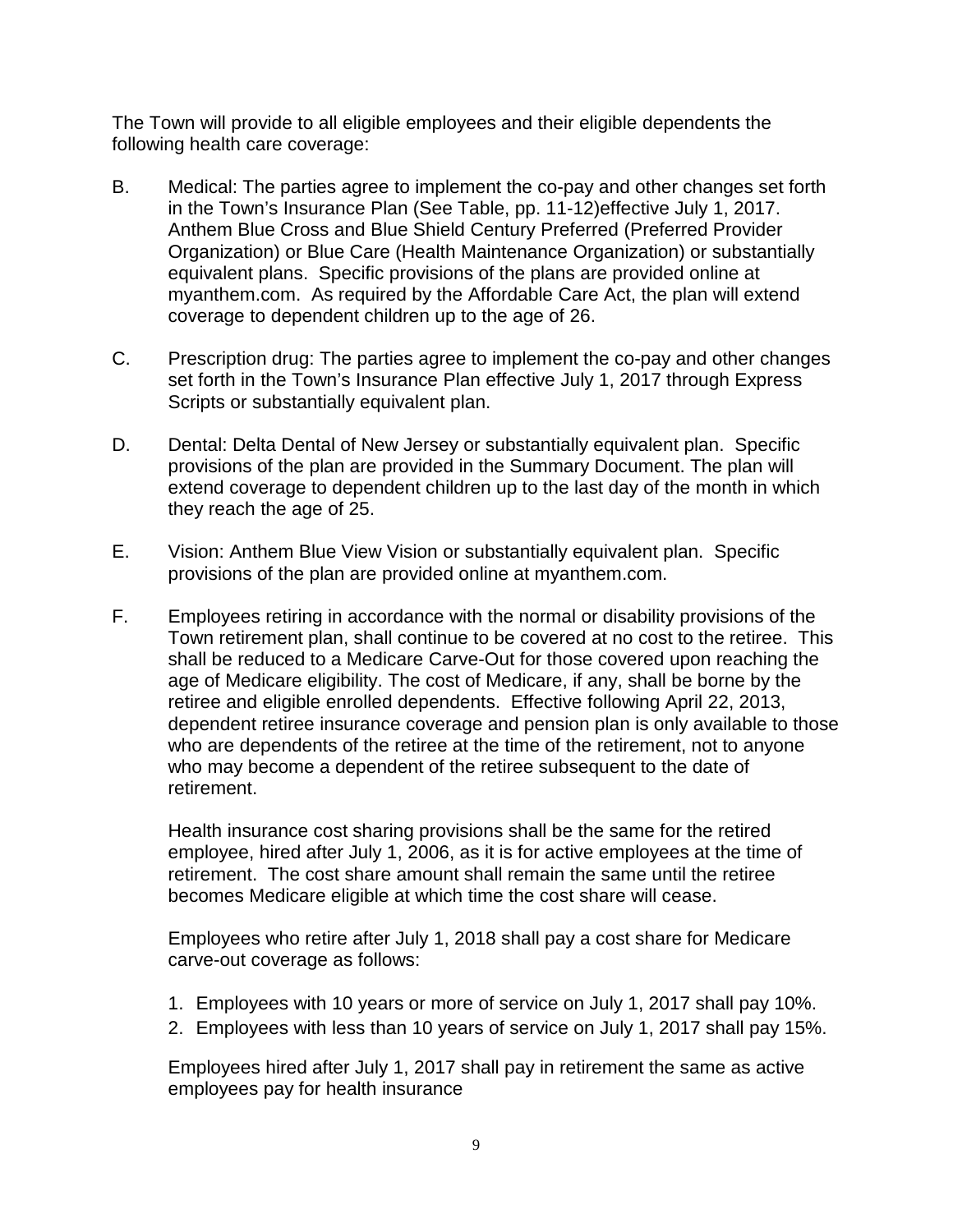A. The Town will provide a Group Life Insurance and Accidental Death & Dismemberment Policy in the amount of thirty thousand dollars (\$30,000) paid for by the Town. In the alternative, an employee may choose to receive the same policy in the amount of fifteen thousand dollars ( \$15,000) paid for by the Town and be eligible to buy at the current group rate additional coverage of one and one half  $(1 \frac{1}{2})$  times their annual salary. Payment for the additional coverage would be made through payroll deductions.

Group Life Insurance for retirees paid for by the Town shall be thirty thousand dollars (\$30,000).

B. Effective April 22, 2013, employees hired on or after April 22, 2013 shall contribute thirteen percent (13%) of the blended rate for Town premium equivalent costs for medical, prescription drug and dental benefits.

Effective April 22, 2013 employees hired prior to April 22, 2013 shall contribute eleven percent (11%) of the blended rate for Town premium equivalent costs for medical, prescription drug and dental benefits.

Upon ratification of this Agreement (March 27, 2017), the health insurance cost share for active employees and retirees not covered by a Medicare carve-out shall be 13%. This shall increase to 14% from July 1, 2017 through June 30, 2018, 15% from July 1, 2018 through June 30, 2019, and 16% from July 1, 2019.

The term "blended rate" shall be defined as 1) the gross total Town of Fairfield Healthcare cost, including claims plus administrative fees, stop loss fees and network access fees for a given year as determined by the Town; 2) divided by the number of Town employees receiving health care benefits from the Townsponsored plan.

Such blended rate and the component parts thereof shall be identified by the Town to the Union each year prior to any premium-equivalent cost share adjustments.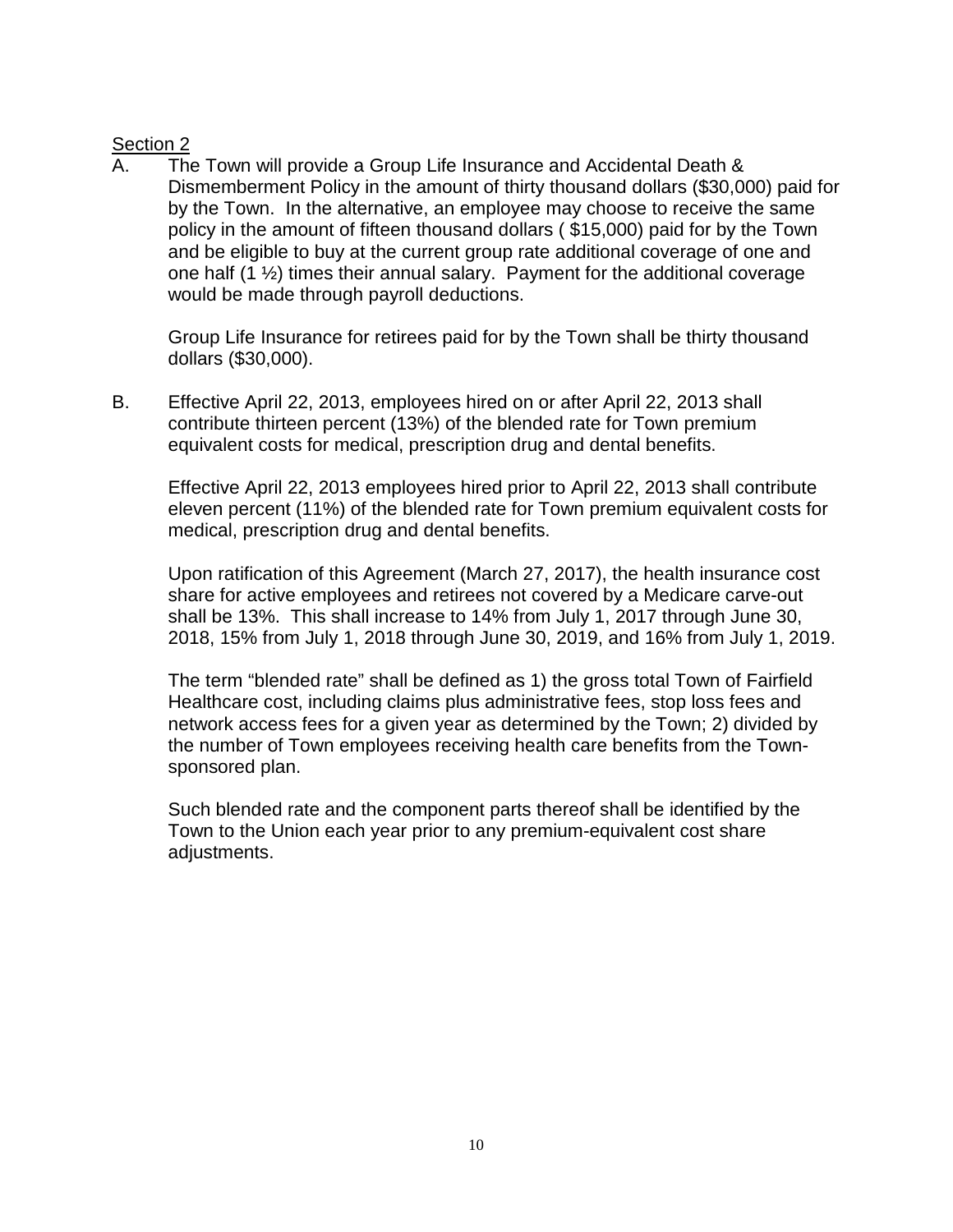| <b>Town of Fairfield</b>                                                       |                          |                          |  |  |  |
|--------------------------------------------------------------------------------|--------------------------|--------------------------|--|--|--|
| <b>Century Preferred Plan (In-Network Benefits Only)</b>                       |                          |                          |  |  |  |
| <b>Plan Changes Professional and Technical</b>                                 |                          |                          |  |  |  |
| Effective July 1,<br><b>Benefit Description</b><br><b>Current Plan</b><br>2017 |                          |                          |  |  |  |
| <b>Medical Benefits - Anthem</b>                                               | <b>Century Preferred</b> | <b>Century Preferred</b> |  |  |  |
| Deductible (ind/fam)                                                           | \$0                      | \$0                      |  |  |  |
| Coinsurance                                                                    | 0%                       | 0%                       |  |  |  |
| Out-of-Pocket Maximum <sup>(1)</sup>                                           | \$0                      | \$3K/\$6K/\$9K           |  |  |  |
| Lifetime Maximum                                                               | Unlimited                | Unlimited                |  |  |  |
| <b>Office Visit Copays</b>                                                     | \$20                     | <u>\$25</u>              |  |  |  |
| <b>Specialist Visit Copay</b>                                                  | \$20                     | \$30                     |  |  |  |
| <b>Hospital Copay</b>                                                          | \$150                    | \$300                    |  |  |  |
| <b>Urgent Care Copay</b>                                                       | \$50                     | \$75                     |  |  |  |
| <b>Emergency Room Copay</b>                                                    | \$100                    | \$200                    |  |  |  |
| <b>Outpatient Surgery Copay</b>                                                | \$0                      | \$100                    |  |  |  |
| Well Child Care                                                                | \$0                      | \$0                      |  |  |  |
| Periodic, Routine Health Exam                                                  | \$0                      | \$0                      |  |  |  |
| Routine Eye Exams                                                              | \$0                      | \$0                      |  |  |  |
| Routine OB/Gyn Exam                                                            | \$0                      | \$0                      |  |  |  |
| Mammography                                                                    | \$0                      | \$0                      |  |  |  |
| <b>Hearing Screening</b>                                                       | \$0                      | \$0                      |  |  |  |
| Outpatient MH/SA                                                               | \$20                     | \$30                     |  |  |  |
| Diagnostic Lab and X-Ray                                                       | \$0                      | \$0                      |  |  |  |
| Allergy Services (except PCP Visit)                                            | \$0                      | \$0                      |  |  |  |
| Semi-Private Room                                                              | \$150                    | \$300                    |  |  |  |
| Inpatient MH/SA                                                                | \$150                    | \$300                    |  |  |  |
| <b>Skilled Nursing Facility</b>                                                | \$150                    | \$300                    |  |  |  |

Effective July 1, 2017, Medical Insurance as set forth below shall be in effect: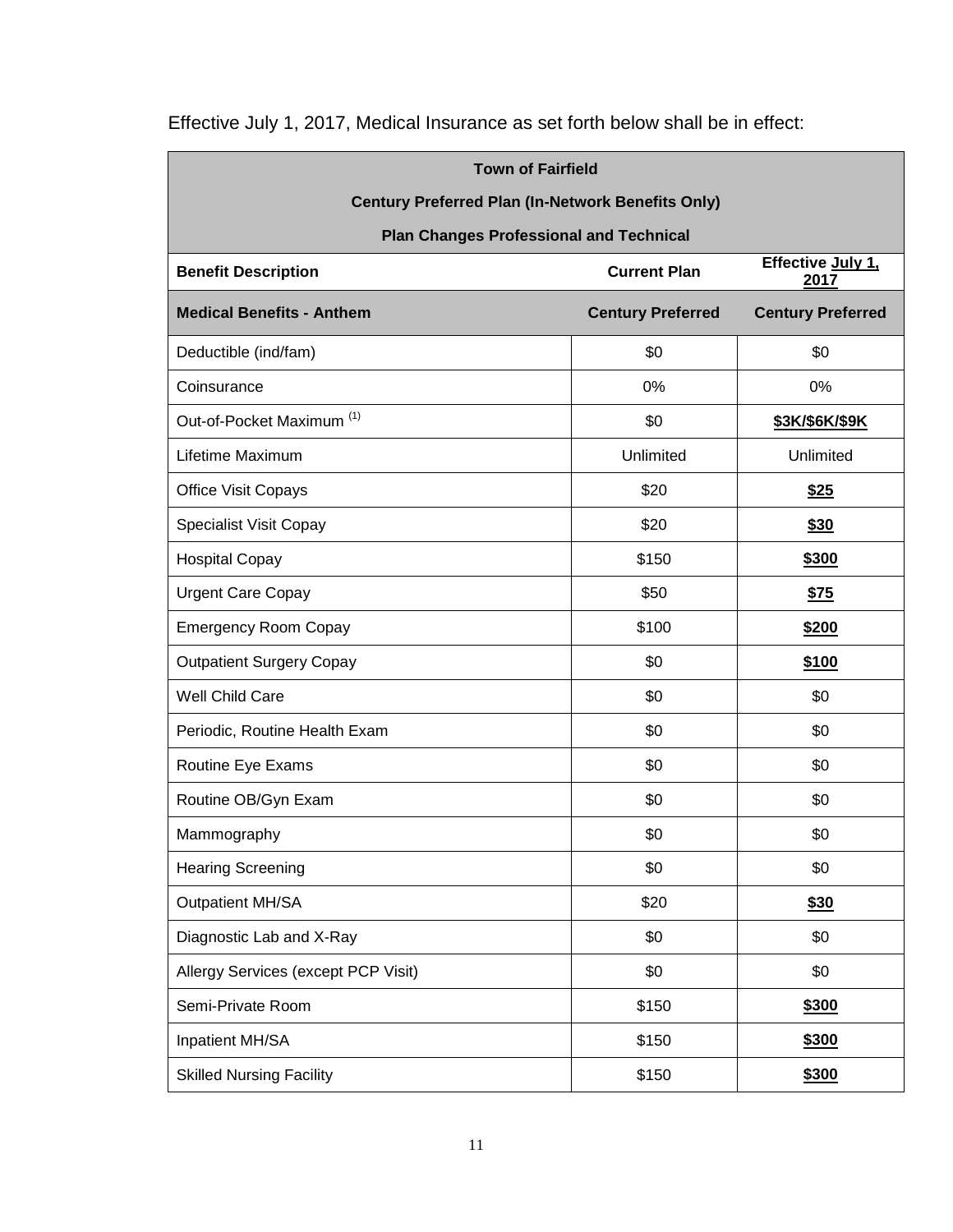| <b>Inpatient Rehabilitative Services</b>                 | \$0                      | \$0                      |
|----------------------------------------------------------|--------------------------|--------------------------|
| <b>Outpatient Surgery</b>                                | \$0                      | \$100                    |
| Ambulance                                                | \$0                      | \$0                      |
| <b>Outpatient Rehabilitative Services</b>                | \$20                     | \$30                     |
| <b>Durable Medical Equipment</b>                         | \$0                      | \$0                      |
|                                                          |                          |                          |
|                                                          |                          |                          |
| Prescription Drugs - Medco & Anthem Plans <sup>(2)</sup> | <b>Century Preferred</b> | <b>Century Preferred</b> |
| <b>Retail Generic</b>                                    | \$10                     | \$10                     |
| <b>Retail Brand Formulary</b>                            | \$20                     | \$20                     |

Mail Order Generic **business and the Contract Contract Contract Contract Contract Contract Contract Contract Contract Contract Contract Contract Contract Contract Contract Contract Contract Contract Contract Contract Contr** 

Mail Order Brand Formulary **1988 640 \$40 \$40 \$40** 

Mail Order Brand Non-Formulary **1988 1988 670 670 570** 

Rx Annual Maximum **National According Contract Contract Contract Contract Contract Contract Contract Contract Contract Contract Contract Contract Contract Contract Contract Contract Contract Contract Contract Contract Cont** 

 $(1)$  Out-of-Pocket maximum equals deductible plus coinsurance maximum

 $(2)$  assumes mandatory generic substitution and 30 day supply at retail

#### **Out of Network Plan Changes**

| <b>Benefit Description</b>           | <b>Current Plan</b>      | Effective Oct 1,<br>2015 |
|--------------------------------------|--------------------------|--------------------------|
| <b>Medical Benefits - Anthem</b>     | <b>Century Preferred</b> | <b>Century Preferred</b> |
| Deductible (ind/fam)                 | \$200/\$400/\$500        | \$400/\$800/\$1000       |
| Out-of-Pocket Maximum <sup>(1)</sup> | \$600/\$1000/\$1500      | \$800/\$1600/\$2000      |
| <b>Emergency Room Copay</b>          | \$100                    | \$200                    |

Prescription drug option requires mandatory mail at two times retail for maintenance drugs.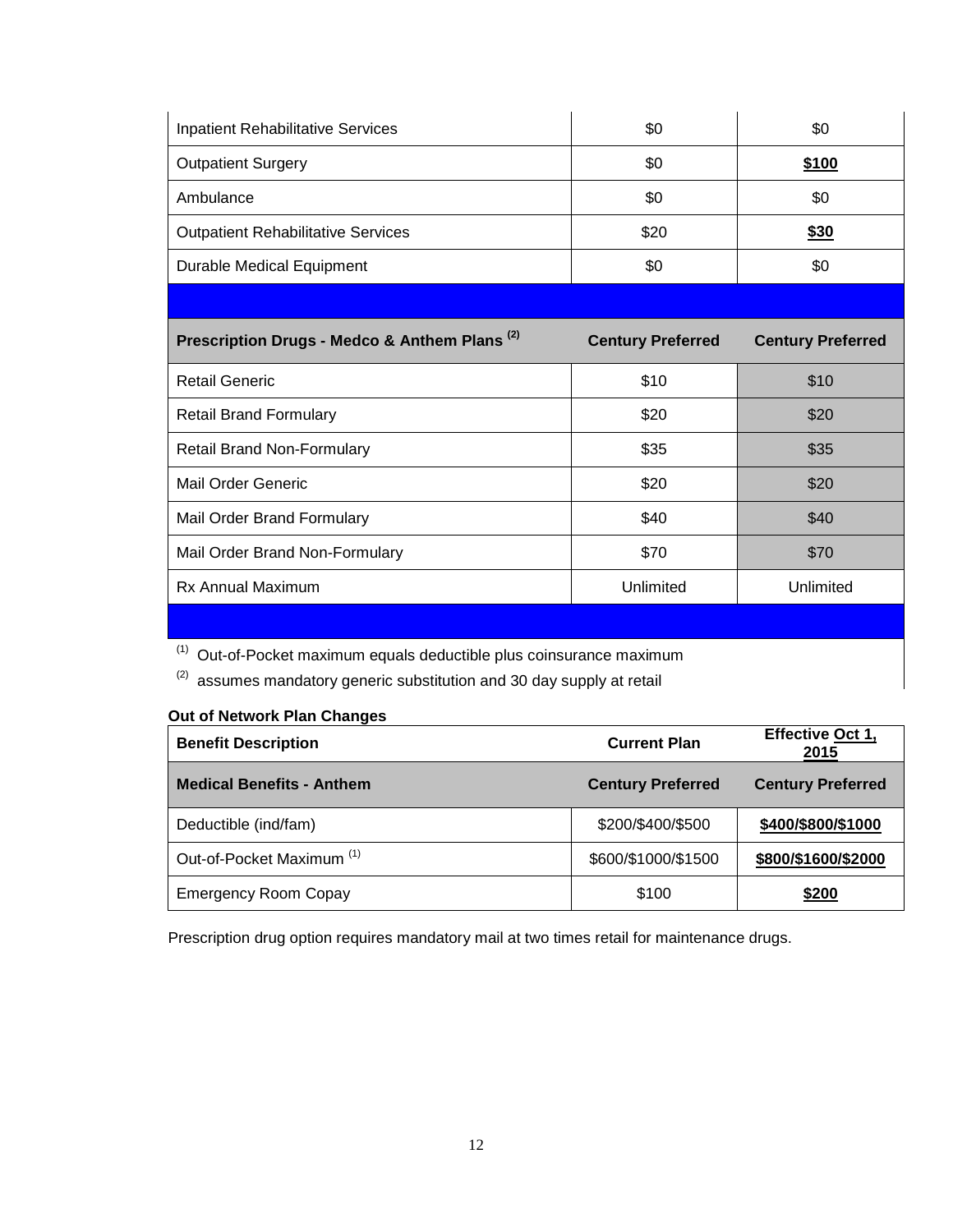In lieu of accepting medical insurance for themselves and if applicable their family, employees will be eligible as noted below for prorated weekly payments:

- Currently enrolled employees who individually opt out of coverage for one full year will be paid \$2,000.
- Currently enrolled employees and their enrolled spouse or child who opts out of coverage for one full year will be paid \$2,250.
- Currently enrolled employees and their enrolled family who opt out of coverage for one full year will be paid \$2,500.

The employee must notify Human Resources of their interest in participating in this program during the annual open enrollment period with the change effective July 1. To be considered, the employee must waive continued insurance coverage under the provisions of the COBRA. The benefit does not apply to members of a family where both are currently employed by the Town or where one member is a retiree.

#### Section 4.

In the event that the Town negotiates acceptance of State Health Care Plan Partnership 2.0 with the members of the Fairfield Police Union and the Fairfield Fire Union, the Association agrees to immediately reopen negotiations for the limited purpose of negotiating changes to, or replacement of, the health care provisions of this Agreement.

## **ARTICLE 12 - SICK LEAVE (NON-OCCUPATIONAL)**

#### Section 1

Employees absent due to non-occupational disability and/or sickness will receive disability and/or sick leave benefits according to the following schedule:

| Length of Service                   | <b>Benefits</b>                                              |
|-------------------------------------|--------------------------------------------------------------|
| Three (3) months to one (1) year    | One (1) working day at full pay for each<br>month of service |
| One (1) year up to five (5) years   | Twelve (12) working days at full pay                         |
| Five (5) years up to ten (10) years | Twenty (20) working days at full pay                         |
| Over ten (10) years                 | Thirty (30) working days at full pay                         |

#### Section 2

An employee's anniversary date shall determine his/her length of service and eligibility for disability and/or sick leave benefits.

#### Section 3

Unused disability benefits will not accumulate from one fiscal year to another, except as provided for in Section 6 of this Article. The Town's fiscal year will be used to reestablish eligibility for disability and/or sick leave benefits.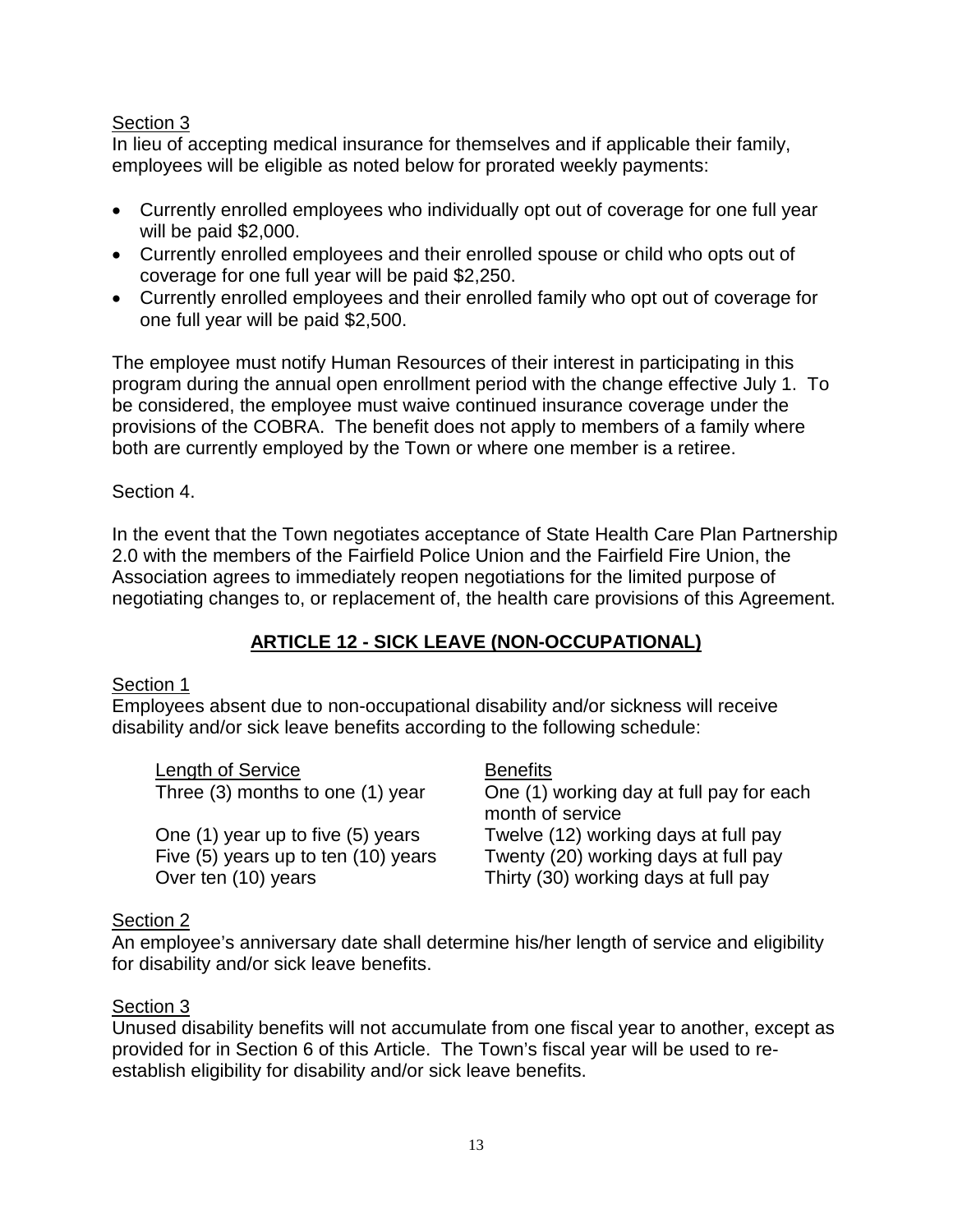If an employee is absent because of non-occupational disability and during his/her absence while still drawing disability benefits, passes an anniversary date which would entitle him to increased duration of benefits, such increase will apply to his/her current absence.

## Section 5

Payment of disability benefits is dependent upon the employee producing evidence of disability satisfactory to his/her supervisor. After more than five (5) consecutive working days of absence, an employee must have a doctor's release to return to work, and the employee may be required to receive approval from the Town Physician. It is understood that the approval will not be unreasonably withheld, and that the confidentiality of an employee's medical record will be maintained.

#### Section 6

In addition, each employee who has unused disability benefits at the end of a fiscal year as provided for in this Article, shall accumulate such unused disability benefits and carry over such unused benefits to the following fiscal year or years, provided that he/she shall not accumulate more than ten (10) working days of such unused benefits during one fiscal year, and further provided that he/she shall not accumulate a total of more than one hundred twenty (120) working days.

## Section 7

The parties agree to meet during the term of this Agreement for the purpose of discussing Wellness Programs, Smoking Cessation and Physical Fitness.

## **ARTICLE 13 - WORKERS' COMPENSATION (Occupational Disability)**

# Section 1

The Town will provide Workers' Compensation (Occupational Disability) benefits under the Connecticut State Workers' Compensation Act (as amended) and as further provided for as follows:

Length of Service<br>Three (3)months to one (1) year Two and

Two and one-half (2-1/2) working days at full pay for each month of service One (1) year up to five (5) years Thirty (30) working days at full pay Five  $(5)$  years up to ten  $(10)$  years Sixty  $(60)$  working days at full pay Over ten (10) years Ninety (90) working days at full pay

This full pay disability benefit under Section 1 shall be reduced by the amount of the benefit paid by workers' compensation insurance so that the net after tax amounts received by the employee shall not exceed what the employee would have received had he/she not been on workers' compensation.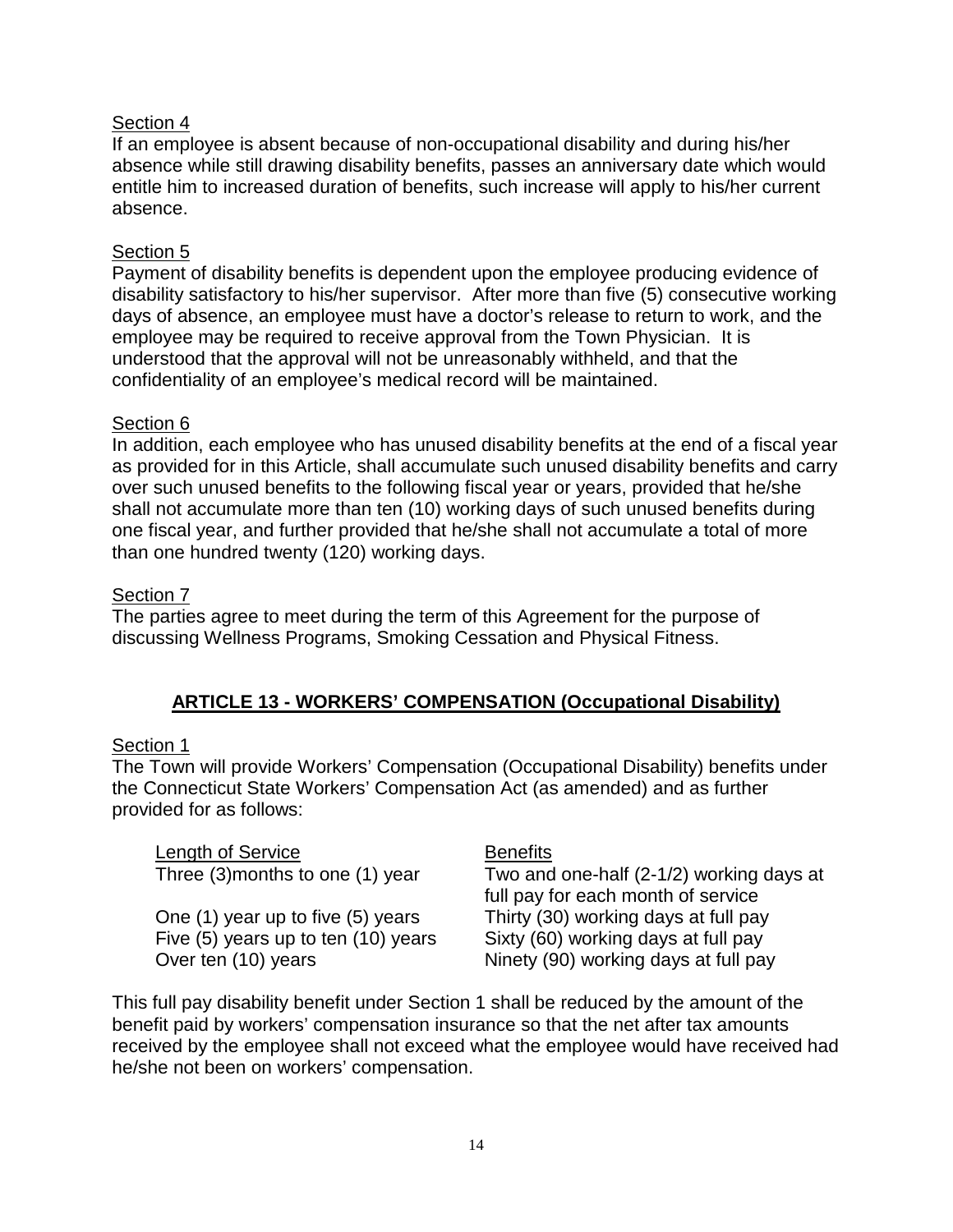Employees absent due to occupational disability will receive disability benefits according to the above schedule.

#### Section 3

An employee's anniversary date shall determine his/her length of service and eligibility for occupational disability benefits.

#### Section 4

When eligibility for occupational benefits at full pay is exhausted, payment will continue in accordance with the Connecticut State Workers' Compensation Act provisions.

#### Section 5

If an employee is absent because of occupational disability, and during his/her absence, while still drawing full pay disability benefits, passes an anniversary date which would entitle him/her to increased duration of benefits, such increase will apply to his/her current absence, however, if an employee is absent under the occupational disability leave on the date of the Town's new fiscal year, he/she shall continue to receive such benefits based on length of service which he/she was entitled at the onset for that current leave, until such benefits are exhausted; and he/she shall not be entitled to additional occupational benefits until he/she has returned to active employment (with a doctor's certificate certifying as to recovery) for a period of five (5) consecutive days.

Upon such return, he/she shall be reinstated for occupational disability benefits for the fiscal year in accordance with the provisions of this Article.

#### Section 6

Time absent due to occupational disability will not be deducted from non-occupational disability benefits.

## **ARTICLE 14 - FUNERAL LEAVE**

#### Section 1

An employee upon request shall receive time off from the date of death through the date of the funeral if a death occurs in his/her immediate family including step family. He/she will receive his/her regular pay for regularly scheduled work days during that period to a maximum of four (4) days. Immediate family shall be defined as: spouse, parent, child, stepchild, grandchild, stepparent, sibling, grandparent, parent-in-law, and relatives customarily living in the employee's immediate household.

#### Section 2

Permission for time off with pay due to the death of a relative outside of the immediate family shall be limited to one day through the date of the funeral.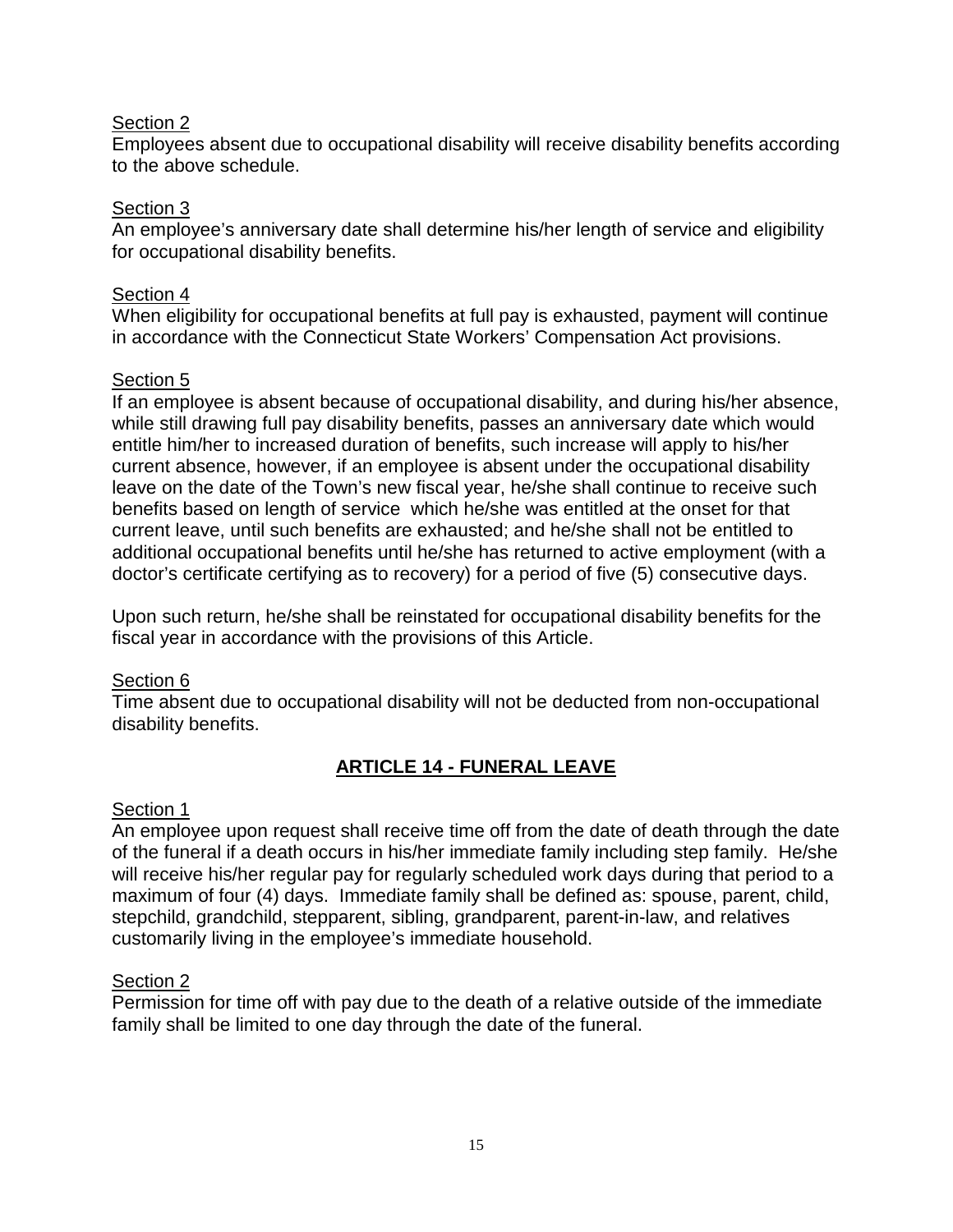In addition, employees shall be granted one day of time off with pay to act as pallbearer, if so requested by the immediate family in the event of the death of a friend, neighbor or employee.

# **ARTICLE 15 - JURY DUTY**

## Section 1

The employee shall notify his/her Department Head as soon as is practicable that the employee has been summoned for jury duty and of the terminal dates for required jury duty service.

## Section 2

The employee shall provide the Department Head with written verification of the dates on which the employee has been required to attend Court for jury duty service. In the absence of such verification, the Town shall have no obligation to pay the difference between the gross regular pay and the gross jury pay for each day of required service.

Such amounts identified as a travel allowance shall not be included in determining the difference between gross regular pay and gross jury pay.

# **ARTICLE 16 - MILITARY TRAINING**

## Section 1

If an employee is a member of the military reserve and is called for annual two weeks training, the Town will pay the difference, if any, between his/her gross service pay and the gross regular pay for the period of his/her required absence. Such time off will not be charged to the employee's vacation.

# Section 2

The employee shall notify his/her Department Head upon receipt of notice of the period for which he/she must attend military training. Upon completion of such period, the employee shall provide his/her Department Head with verification of the time spent and of the amount of gross service pay received by such employee during said period. Such amounts identified as travel allowance shall not be included in determining the difference between gross regular pay and gross service pay.

# **ARTICLE 17 - PERSONAL LEAVE**

## Section 1

Any eligible employee within the bargaining unit may be granted personal leave days during the year at the discretion of their respective Department Head. Personal leave shall be for unanticipated events that need an employee's attention and not in circumstances where another form of leave is provided for in this Agreement.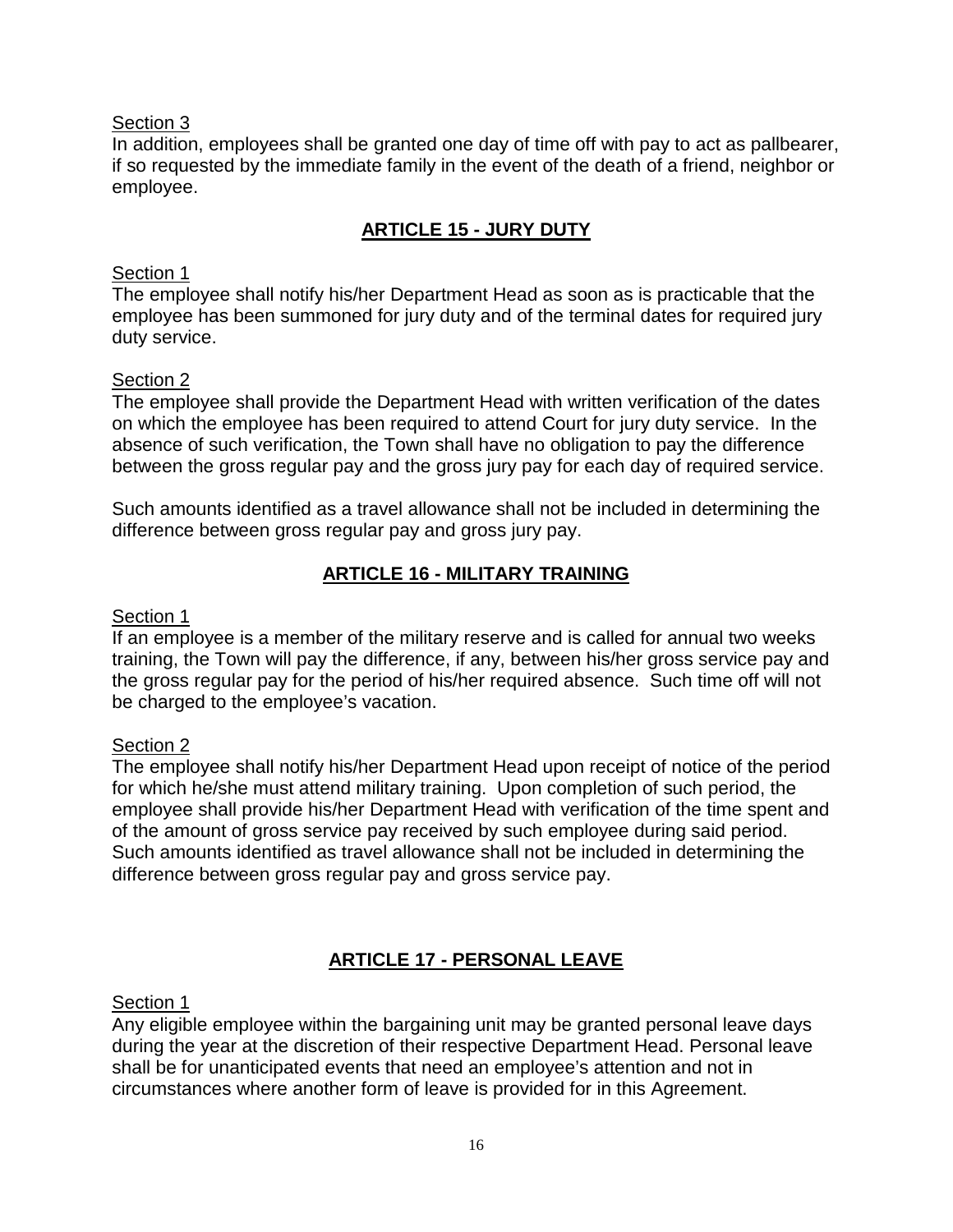# **ARTICLE 18 - LEAVES OF ABSENCE**

#### Section 1 - General

An employee requesting a leave of absence without pay may be granted the same at the discretion of the Town upon reasonable cause being given. Such leave shall not exceed ninety (90) days, but may be extended in cases of emergency for up to an additional ninety (90) days. Seniority will continue to accumulate during the leave to a maximum of thirty (30) days. An employee on a leave of absence will forfeit 1/12th of the vacation pay earned as of the following July 1st for each 30 calendar days of absence. Service time toward retirement will continue to accrue during a leave of absence.

#### Section 2 – Pregnancy Disability Leave

The Town shall comply with Section 46a-60(a)(7) of the Connecticut General Statutes.

#### Section 3 – Maternity Leave

#### **Notification**

A female employee who becomes pregnant shall, as early as her condition is known, submit a written statement from her physician indicating her present physical condition, the expected childbirth date, and any limitations which may affect her ability to continue in her regular duty assignments. The Town will make reasonable accommodations to provide for light duty work when in the opinion of the employee's physician, this is appropriate.

#### Maternity Leave

Upon the request of the employee and supported by her physician's certification of the employee's inability to continue to work, the employee shall be granted maternity leave.

Accumulated sick leave and other accrued leave such as vacation may be used as maternity leave.

An employee who remains unable to resume her duties for a period of eight (8) weeks past the date of delivery shall present a physician's certificate of inability to return to duty due to disability or the need for continued child care. If the continued disability or child care is not proven, then the leave taken past the eight (8) week period shall be deemed Leave of Absence without pay. If the disability or need for continued child care is proven, the sick leave or other accrued leave, if any, may be used as extended maternity leave.

A Leave of Absence without pay beyond any accumulated leaves shall be available for such reasonable further period of time as an employee is determined by her physician to be disabled from performing the duties of her job because of pregnancy or conditions attendant thereto, or the need for continued child care, provided a request is made to the Director of Human Resources. The commencement and termination dates of the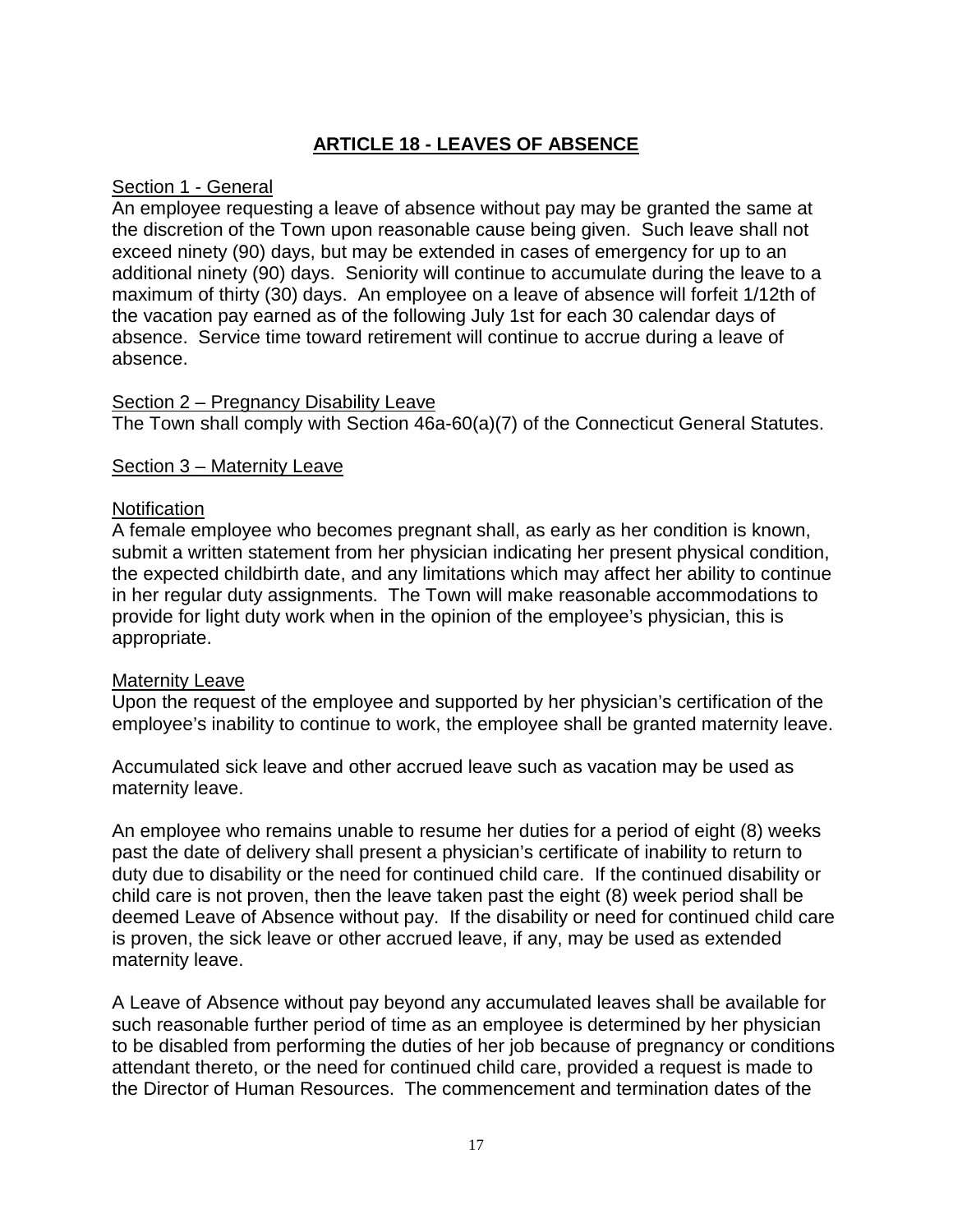leaves provided above shall be mutually agreed upon between the employee and the Director of Human Resources, provided, however, that the unpaid leaves of absence shall not exceed one hundred and twenty (120) days. It is understood that the aforementioned Leaves of Absence, whether paid or unpaid, shall be included for purposes of complying with the Family and Medical Leave Act of 1993.

The employee shall provide a two (2) week notice of her intention to return to duty and shall submit a satisfactory medical report from her physician stating that the employee is able to resume her normal duties. She will then be reinstated to her former job or to a substantially equivalent position pursuant to CGS Section 31-51 (k).

## Section 4

For the first leave of absence without pay, in a continuous twelve (12) month period, medical and life insurance benefits will be maintained for the employee and dependents if employee contributions are paid by the employee prior to the start of the leave.

For any additional unpaid leave within the continuous twelve (12) month period, medical benefits will be maintained for the employee and dependents if paid for by the employee. Unless management deems otherwise, the maximum amount will be based on the COBRA rate and billed on a monthly basis.

Life insurance benefits will be maintained for the duration of the leave if employee contributions are paid by the employee prior to the start of the leave.

# **ARTICLE 19 - PENSION PLAN**

A Pension Plan as approved by the Representative Town Meeting of the Town is part of this Agreement.

## Section 1

Effective July 1, 1986, Normal Retirement is reduced from age 65 and 15 years of continuous service to age 62 and 10 years of continuous service and the penalty for retiring between age 62 and 65 is eliminated. As of July 1, 1986, all employees hired prior to attaining age 60 shall become members of the Retirement Plan. Effective July 1, 2000 all new employees covered by this Agreement, regardless of age, shall become members of the Town Employees Retirement Plan. Those employees currently not members of the Plan and hired after age 50, shall have the option of joining said Plan and making the required contribution as would have been made for each year of their employment. The Plan will also provide for the earned rights benefits to those eligible under the system who fail to select options prior to their death while still in the employ of the Town.

#### Section 2

Effective July 1, 1988, existing personnel shall have the right to purchase military service time equal to the amount of time served on active duty in the Armed Forces of the United States, but limited to a maximum of four years of such service, by paying for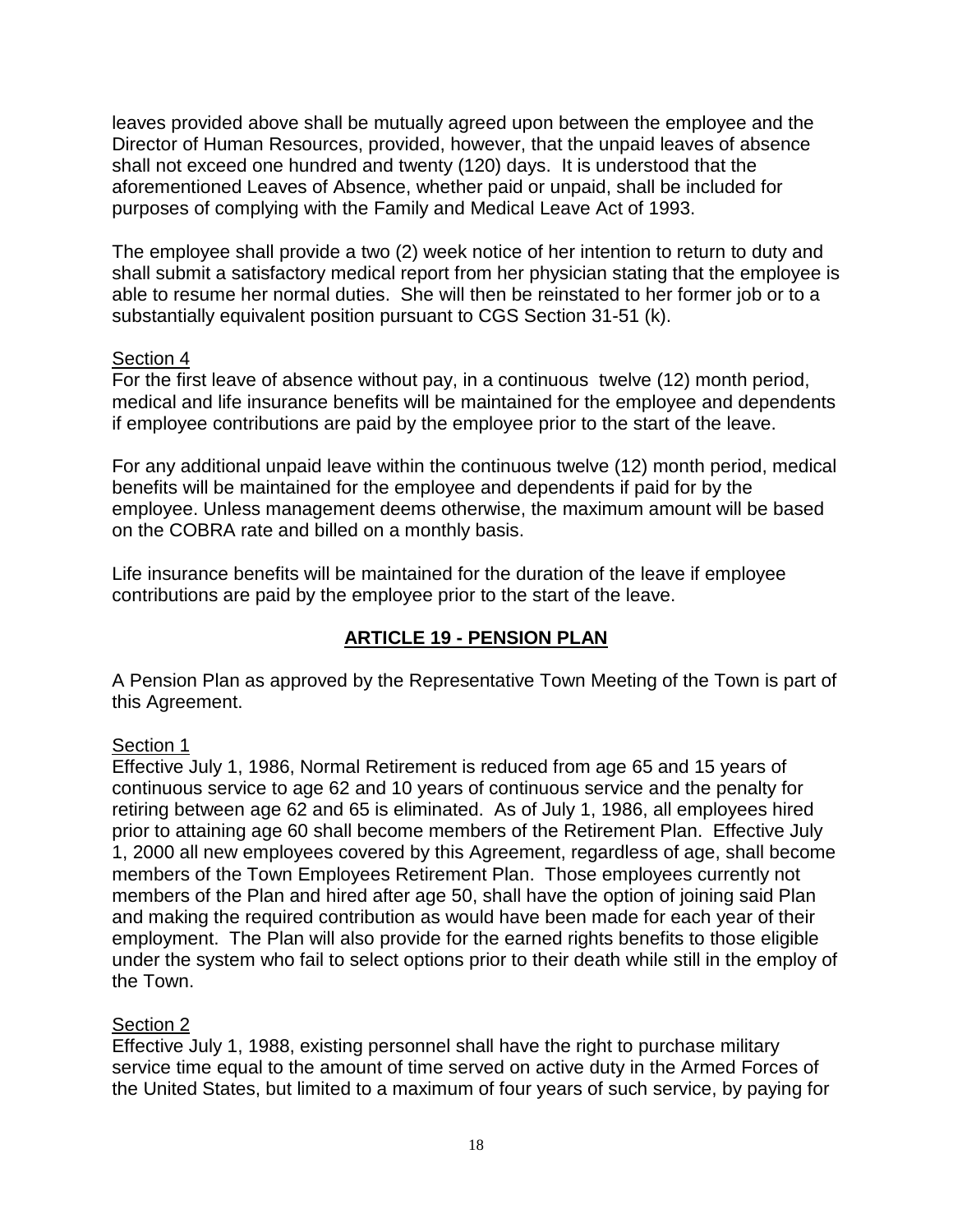such service time at the rate equal to five percent of such employee's annual starting salary at the date of hire. Said election shall be made by existing employees before December 31, 1989 and shall be fully paid for by June 30, 1991. Employees hired subsequent to the date of this Agreement shall indicate their election to purchase such military time on or before the second anniversary date of their hire and must complete payment of such credit on or before the tenth anniversary date of their hire.

#### Section 3

The cost of living adjustment to Pension shall be made annually.

#### Section 4

The rate of employee contribution for pension shall be four percent (4 %) of the basic annual salary including longevity pay.

#### Section 5

Effective July 1, 2000, eligible dependents of deceased employees who retire under the Town of Fairfield Employees' Retirement System shall continue to be covered by the Health Benefit provisions as listed in Article 11, Section 2, with no premium costs to the eligible dependent(s). Such coverage shall be changed to a Medicare Carve-Out upon reaching age 65. The cost of Medicare Part B shall be paid by the dependent. Coverage shall cease if the eligible dependent remarries or when the dependent dies.

#### Section 6

The Town shall establish a Section 414(h) Plan in accordance with the Internal Revenue Code. The effective date will not be earlier than January 1, 2001, provided approval is received by that time.

#### Section 7

Effective February 22, 2006, the definition for the highest salary (including base pay and longevity pay) shall be defined as the highest salary earned over the period of twelve consecutive months paid to a member during their years of active employment. Such salary shall not include compensation for overtime, bonuses, travel or maintenance allowances or other similar benefits.

#### Section 8

Effective February 22, 2006, a Member eligible for Normal Retirement shall receive an annual benefit equal to 2.275% of the Member's Highest Salary multiplied by years of creditable service.

#### Section 9

All employees hired following April 22, 2013 shall participate in a 401(a) type pension plan with no eligibility or vesting rights in the Town's existing Pension System. The employee shall be required to contribute at least four percent (4%) of base salary and longevity to the Plan but may contribute up to the maximum allowed by law. The Town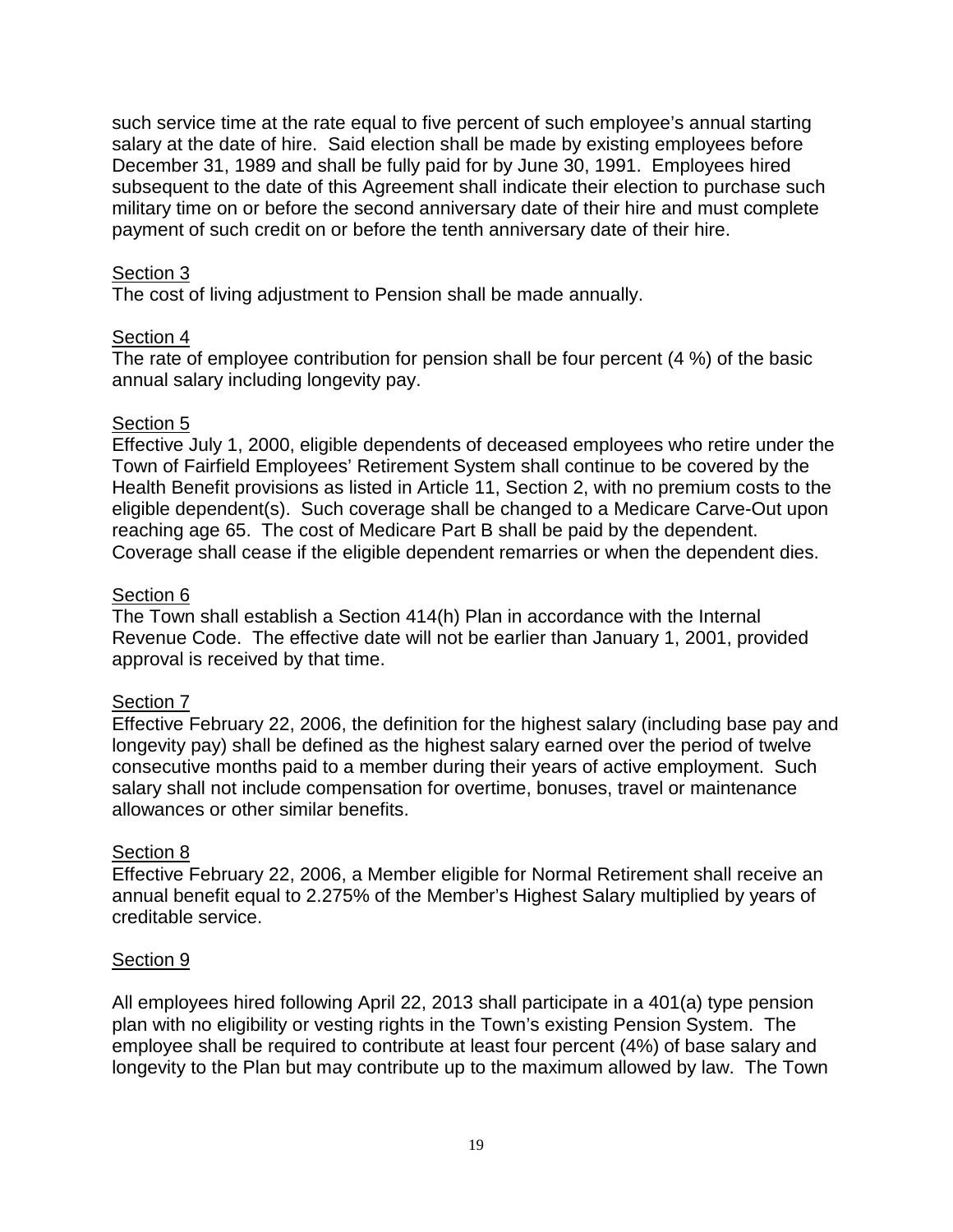shall match the employee's contribution up to a maximum of four percent (4%) of base salary and longevity. The Town's contribution shall not vest until the employee has been continuously employed for five (5) years.

The Town shall provide long term disability benefits (LTD) for the permanent and total disability of employees hired on or after April 22, 2013 at the rate of fifty percent (50%) of salary. This benefit will be provided through insurance.

## Section 10

Following April 22, 2013, dependent retiree insurance coverage and pension are only available to those who are dependents of the retiree at the time of retirement, not to anyone who may become a dependent of the retiree subsequent to the date of retirement.

# **ARTICLE 20 - SEVERANCE PAY**

## Section 1 - Policy

It is the policy of the Town to grant severance compensation to regular full time nonelected administrative group employees in the event of termination from the payroll once per lifetime and in accordance with eligibility conditions outlined below.

#### Section 2 - Eligibility

- A. Dismissal Severance compensation will be allowed providing dismissal is for reason other than cause. Cause is defined by the Town Charter, Chapter XXV, Standards of Conduct and other reasons deemed adequate by State Board of Mediation and Arbitration.
- B. Resignation Severance compensation will be allowed when an employee resigns by request, and the circumstances are such that it would have been due had he/she been dismissed instead.

#### Section 3 – Severance Pay

One week's pay for each full year of service, up to a maximum of 13 weeks pay, will be paid.

#### Section 4 – Rules Governing Payment of Severance Compensation

- A. Payment Severance Compensation may be given only when it is reasonable to anticipate that the termination constitutes a permanent separation.
- B. Base Salary Severance Compensation will be calculated using the regular salary then in force, excluding overtime or any other kinds of extra compensation.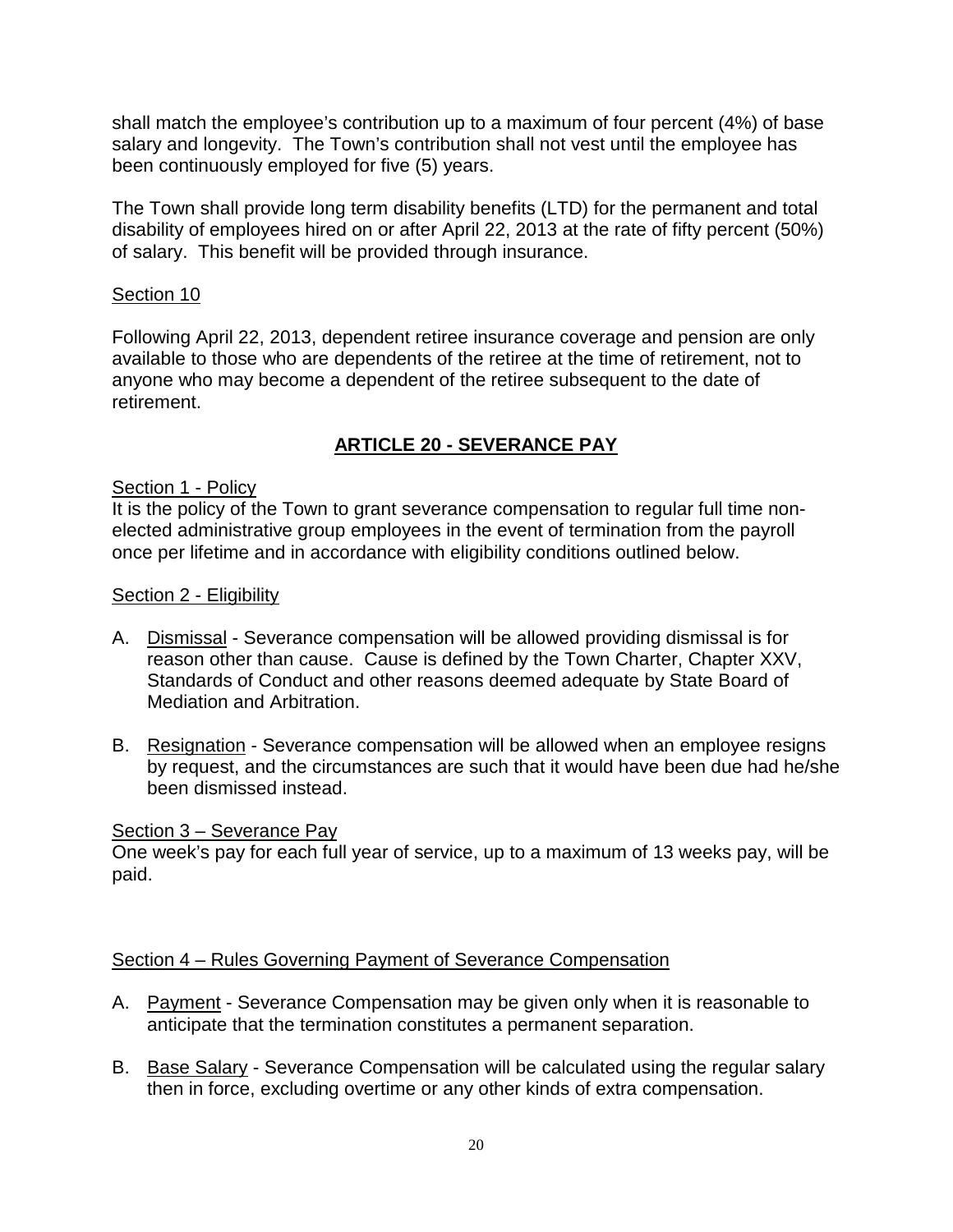- C. Method of Payment Severance compensation shall be paid in installments as a continuation of regular salary. The Town will maintain the individual in an active status (as it applies to all benefits such as insurance, retirement, etc.) during this period.
- D. Vacation Employees qualifying for severance payment are to be paid for any vacation due and not already taken in addition to severance pay.
- E. Sick Leave Employees qualifying and accepting severance pay may not also be paid for unused sick leave.
- F. Advance Notice Employees should be given as much advance notice as is consistent with Town operations. Notice should not be considered as a substitute for severance pay.
- G. Reduction of Benefits Any benefits which the employee might receive from any other applicable plan or program of the Town which grants benefits for termination of employment will be deducted from the benefits which the employee qualifies for under this program.
- H. Unusual Circumstances In the event an individual dies while receiving severance pay, is terminated due to occupational illness or injury (Workers' Compensation cases) etc. the facts will be reviewed by the First Selectman and a decision rendered by the Board of Selectman.

#### Section 5 - Interpretation and Changes

The Board of Selectmen reserves the exclusive right to interpret and apply this policy. Further, the Board also reserves the right to amend this policy by mutual agreement with the administrative group should circumstances dictate.

#### Section 6 - Appeal

Any administrative employee may appeal the decision of the Board provided he/she shall first be given notice in writing of the specific ground for denial or adjustment of benefits and an opportunity to be heard before the Board, along or with counsel of his/her choice.

## **ARTICLE 21 - PRIOR PRACTICE**

#### Section 1

Nothing in this contract shall be construed as abridging any right, benefit, practice, or privilege that employees have enjoyed heretofore unless it is specifically stated that such practice has been superseded by a provision of this contract.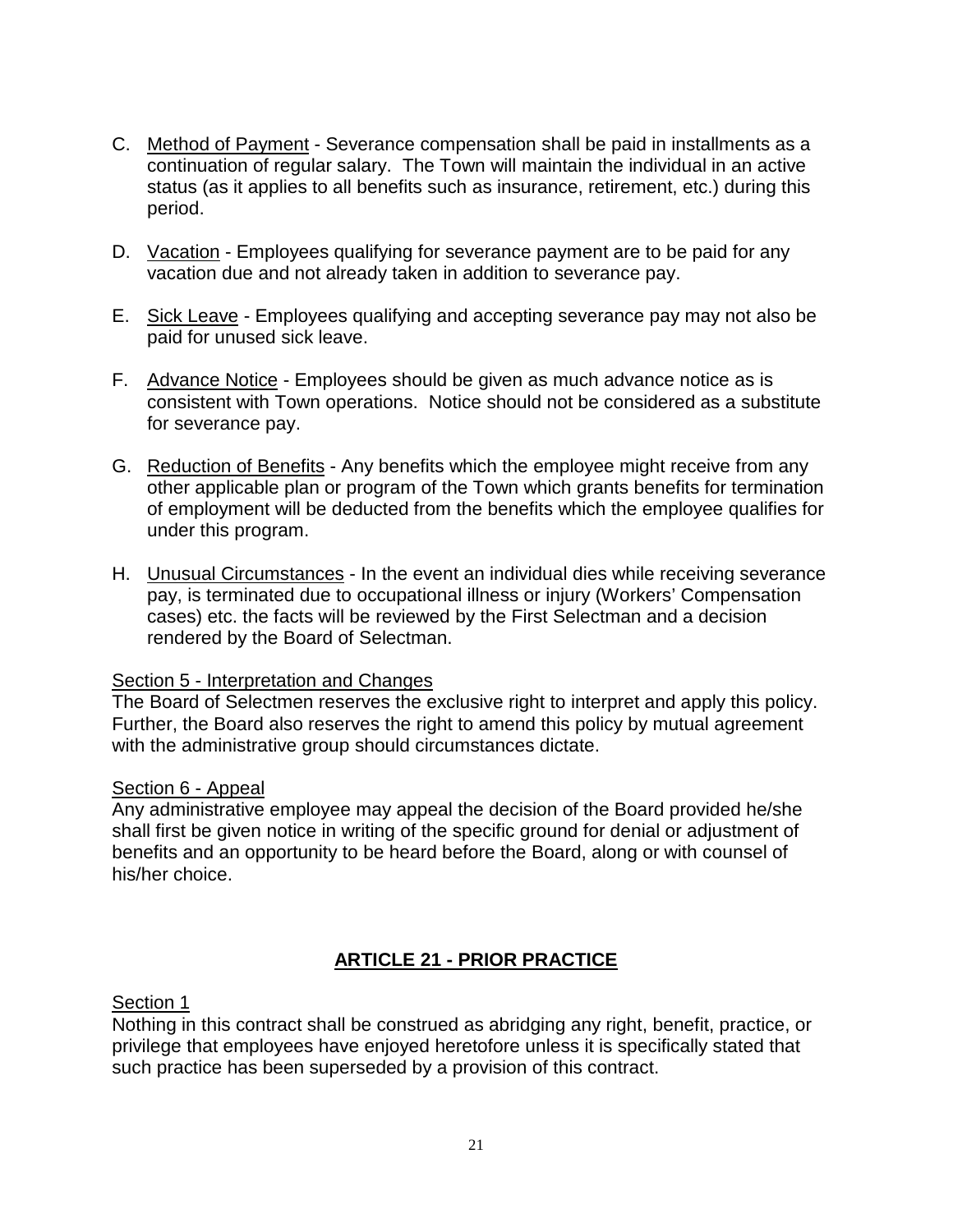Except as such rights and authority are in conflict with or abridged or modified by the provisions of this contract, the Town of Fairfield reserves and retains, solely and exclusively, all rights and authority as existed prior to the execution of this contract and except as such right is in conflict with or abridged or modified by the provisions of this contract the rights of the Town in all respects to manage its business, operations and affairs; to establish wages, hours of work and other items and conditions of employment; to change, combine, establish and discontinue jobs or operations shall be unimpaired. The Town's not exercising any right in a particular way, shall not be deemed a waiver of any rights or preclude the Town from exercising the same in some other way not in conflict with the provisions of this Article or other terms of this contract.

# **ARTICLE 22 - TOWN VEHICLES**

# Section 1

The use of Town vehicles shall be limited to on the job usage as required to perform his/her job. The Town vehicles shall not be used for personal use unless specifically approved by the First Selectman in writing and on file in the Human Resources Office. Use of Town Vehicles for personal use or take home use shall not be considered a past practice and the Town shall have the right to rescind such use at its discretion.

# **ARTICLE 23 - PENSION REOPENER**

# Section 1

If, during the term of this Agreement, the Town shall negotiate improvements or additions to the Pension Plan for another bargaining unit better or above that which is currently enjoyed by this Unit, the Town, upon request by the Association, shall agree to reopen negotiations with the Association with respect to Pension Plan benefits. Such negotiations shall be conducted in accordance with Sections 7-467 et seq. of the Connecticut General Statutes.

# Section 2

Effective July 1, 2006, either party wishing to open the contract for the sole purpose of funding a retiree health insurance benefit plan and providing for contributions to such a plan by the Town and the bargaining unit. Such contributions by the bargaining unit shall be provided by modifying the pension contributions provided for in Article 19 of this Agreement to redirect them in whole or in part to such plan or by adding a provision providing for additional contributions to such plan shall notify the other party, in writing, of its desire to reopen the contract. Such negotiations shall be conducted in accordance with Sections 7-467 et seq. of the Connecticut General Statutes.

# **ARTICLE 24 - GRIEVANCE PROCEDURE AND DISCIPLINARY ACTION**

# Section 1

Any employee or group of employees who feel aggrieved concerning his/her or their wages, hours or conditions of employment, which wages, hours, and conditions of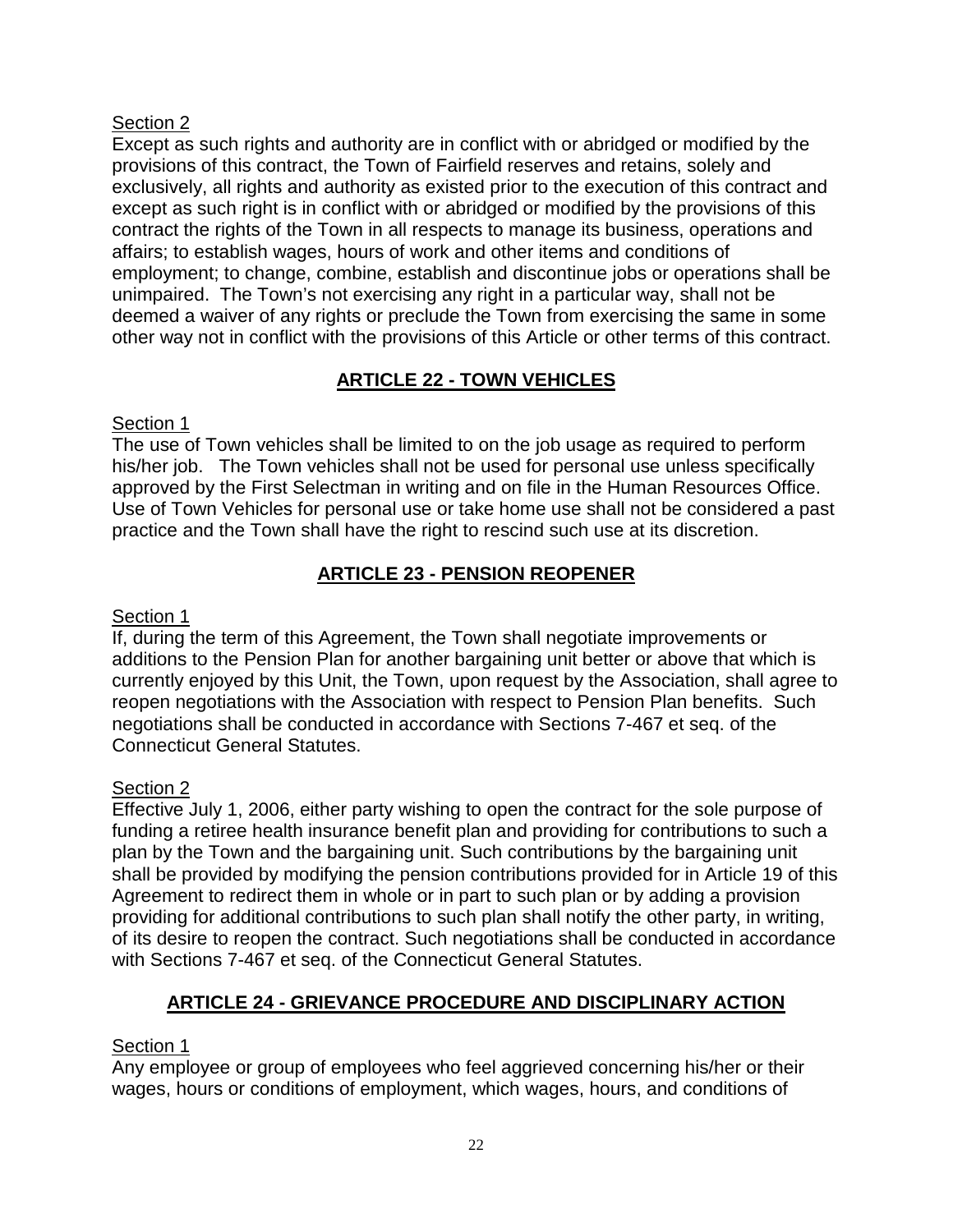employment are controlled by this contract or by any rule or regulation which is not in conflict with this contract, including any claim of unjust discrimination, may seek adjustment as follows:

Step One - Within sixteen (16) days of the occurrence of the alleged grievance, the Association shall submit such grievance in writing to the immediate supervisor with a copy for the Director of Human Resources. Within seven (7) days (excluding Saturday and Sunday) after the immediate supervisor receives the grievance, he/she shall arrange to and shall meet with the representatives of the Association for the purpose of adjusting or resolving such grievance. The immediate supervisor shall render a decision in writing concerning such grievance within five (5) days (excluding Saturday and Sunday) of said meeting. If such grievance is not resolved to the satisfaction of the Association, the Association may within five (5) days (excluding Saturday and Sunday) of such decision initiate Step Two of this procedure.

Step Two - Further review of such grievance may be made by presenting in writing such grievance to the Director of Human Resources. Within ten (10) days after the Director of Human Resources receives such grievance, he/she shall arrange to and shall meet with the representatives of the Association for the purpose of adjusting or resolving such grievance. The Director of Human Resources shall render a decision in writing concerning such grievance within seven (7) days of such meeting. If such grievance is not resolved to the satisfaction of the Association, the Association may within ten (10) days of such decision initiate Step Three of this procedure.

Step Three – Step Three of this procedure shall be initiated by the Association submitting the dispute to arbitration by the Connecticut State Board of Mediation and Arbitration or with the American Arbitration Association with notice thereof to the Director of Human Resources. Said Board or American Arbitration Association arbitrator shall hear and act on such dispute in accordance with its rules and render a decision which shall be final and binding on all parties.

#### Section 2

No permanent employee may be removed, dismissed, discharged, suspended, fined or reduced in rank except for just cause. If such an employee is so disciplined and the Association believes that such action was taken without just cause, the Association within ten (10) days (excluding Saturday and Sunday) of the date on which such employee is notified of such disciplinary action, may submit the grievance through the grievance procedure set forth in Section 1 of this Article, provided however, that the Association may initiate such grievance at Step Two of said grievance procedure. In the event a grievance concerning a disciplinary action is submitted to Arbitration, the Board of Mediation and Arbitration or the American Arbitration Association arbitrator shall have the power to uphold the disciplinary action or to rescind or modify such action, and such power shall include but shall not be limited to the right to reinstate a suspended or discharged employee with full back pay.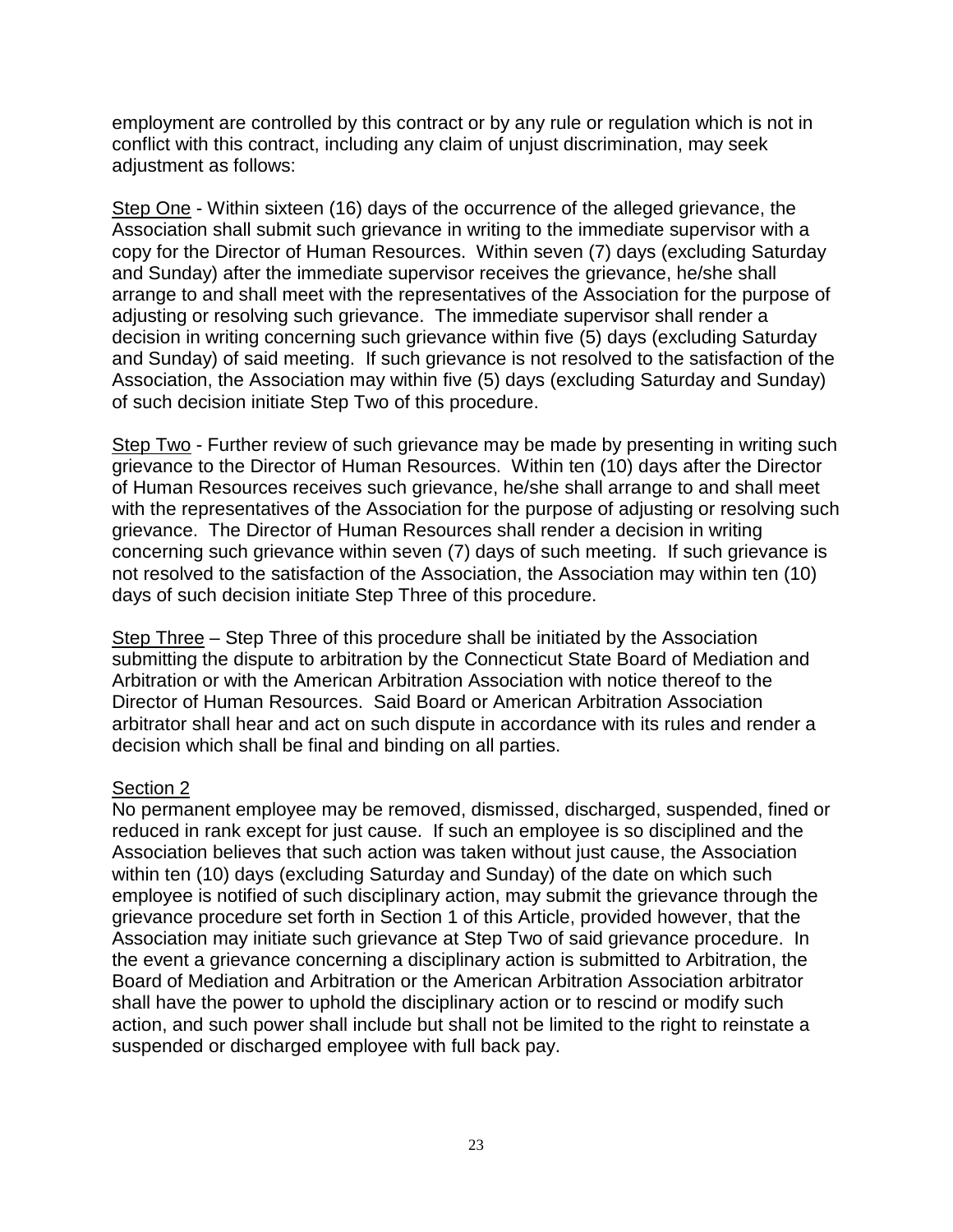Failure to process a grievance within the time limits established in Section 1 and 2 of this Article presumes that it has been satisfactorily resolved to the last Step that it has been properly processed. Failure on the part of the Town's representative to answer a grievance in said time limits presumes that the claim made in the grievance is sustained and that the satisfaction requested in the grievance will be provided. The above set forth time limits may be extended by mutual agreement of the parties involved.

## Section 4

Nothing contained herein shall prevent any employee from presenting his/her own grievance and representing him/herself in all Steps of this grievance procedure. When a grievant is not represented by the Association, the Association shall be immediately notified and have the right to be present and to state its views at all stages of the procedure.

#### Section 5

Either party may request the services of a mediator from the State of Connecticut while awaiting the services of the Board of Arbitration in any grievance.

Section 6 Days shall not include Saturday and Sunday.

## Section 7

The costs for the services of an arbitrator shall be borne equally by the Town and the Association; however, in the case where a grievant is not represented by the Association, the costs of the arbitrator shall be borne equally by the grievant and the Town.

# **ARTICLE 25 - NOTICES**

#### Section 1

The Town will make the interoffice mail system available for delivery of Association notices.

# **ARTICLE 26 - SAFETY AND HEALTH**

Section 1

Both parties to this Agreement hold themselves responsible for mutual cooperative enforcement of safety rules and regulations including those requirements of the Connecticut State OSHA legislation and Federal OSHA legislation.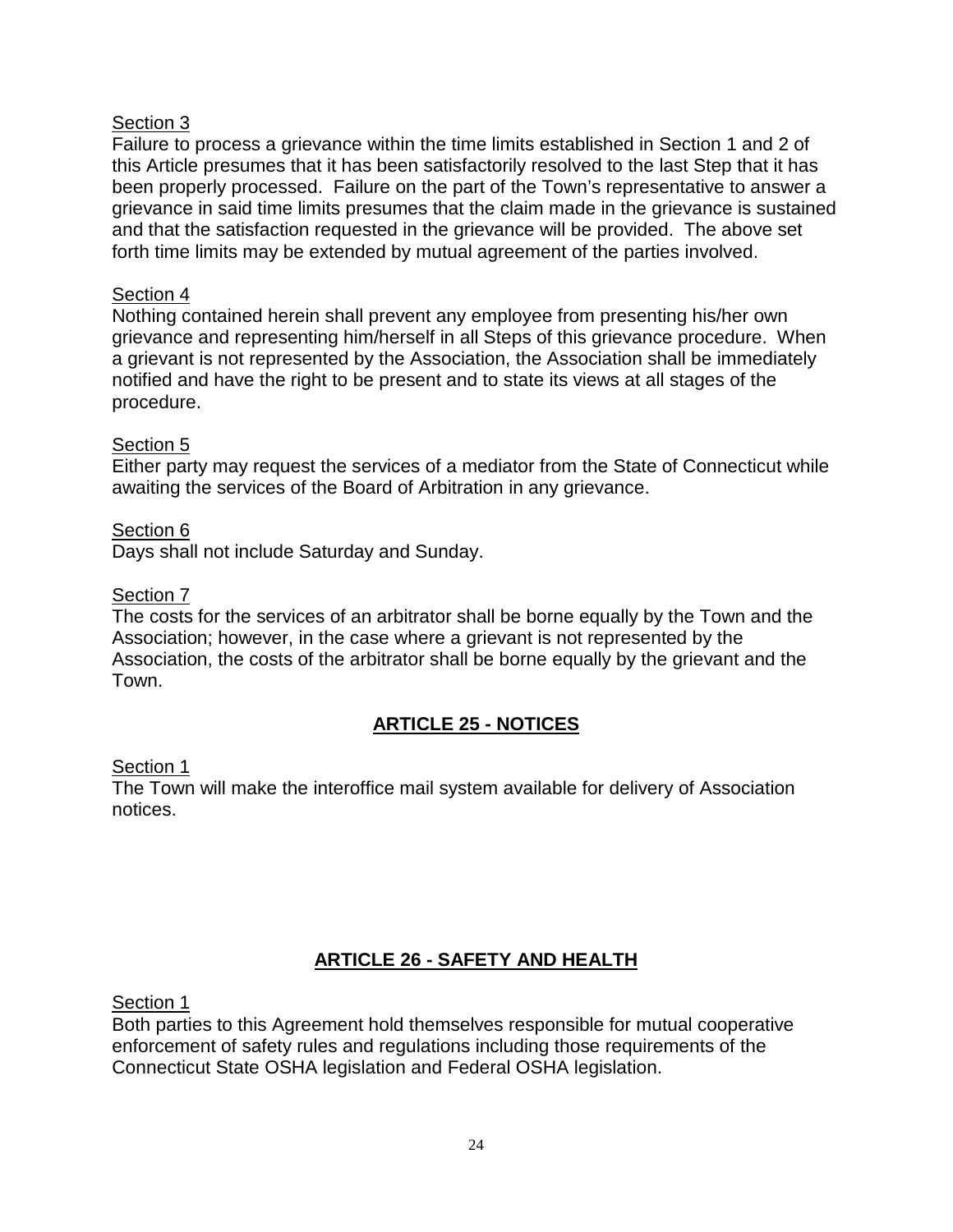If an employee complains that their work requires them to be in an unsafe or unhealthy situation in violation of accepted safety rules, the matter shall be discussed as soon as possible with the Department Head of the employee. If the employee is not satisfied with the resolution, they may appeal to the Town Risk Manager, who shall respond as soon as reasonable and practicable under the circumstances. If the matter remains unresolved, a grievance may be processed. It is understood that employees must comply with safety rules and regulations of the Town, State and Federal government.

## Section 3

Helmets shall be furnished to employees of the Public Works Department, Water Pollution Control Facility, Conservation Department, Engineering Department and Building Department on jobs whenever overhead hazards are possible. Foul weather gear and gloves shall be furnished to all departments above, as well as members of the Zoning Department.

#### Section 4

One (1) pair of safety shoes per year shall be furnished by the Town per employee as prescribed by the Director of Risk Management to members of the Public Works Department, Water Pollution Control Facility, Conservation and Engineering Departments.

## **ARTICLE 27 - BOARD AND COMMISSION MEETINGS**

#### Section 1

The Town and the Association recognize that all members of the Association are part of the management structure of the Town and have accepted responsibilities commensurate with their job titles including the right and obligation to consult with and advise various boards and commissions including the Board or Commissions responsible for their department, the Board of Selectmen and the Board of Finance.

#### Section 2

Meetings other than those stated in employee's job description in effect when the employee assumed the position will be granted straight compensatory time off. The following job classifications require the following specified monthly meetings.

Zoning Enforcement Officer 1 ZBA Meeting Open Space Manager 1 Conservation Commission Wetlands Compliance Officer 1 1 Inland Wetlands Agency Supervisor WPCA Administration 1 Sewer Commission Conservation Administrator 1 Conservation Commission

#### Employee Specified Monthly Meetings

- -
	-
	-
- Assistant Planning Director 2 Town Plan and Zoning Commission
	-
	- 1 Inland Wetlands Agency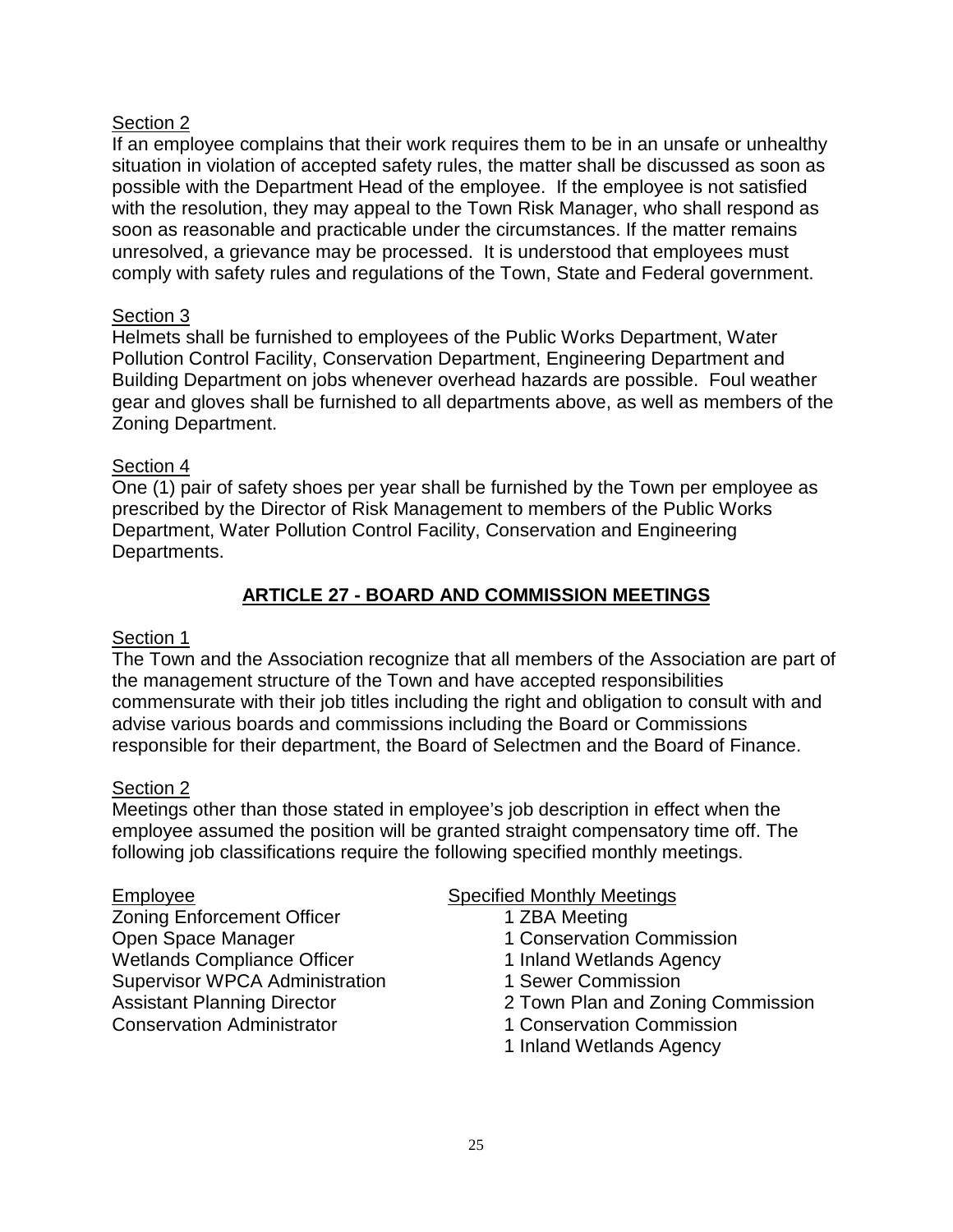# **ARTICLE 28 - NON-DISCRIMINATION**

## Section 1

The Town acknowledges that it is an equal opportunity employer and the Town and the Association agree that there shall be no discrimination against any person or group of persons on the grounds of race, color religion, creed, age, marital status, national origin, sex, developmental disability or physical disability, including, but not limited to blindness, unless it is shown that such disability prevents performance of the work involved, in any manner prohibited by the laws of the United States or of the State of Connecticut.

# Section 2

Both parties to this Agreement agree that sexual harassment of any employee by another employee is absolutely prohibited. Any employee who feels he or she is being subjected to sexual harassment may contact one of the persons below with whom the employee feels most comfortable. Complaints may be made orally or in writing to:

- 1. The employee's immediate supervisor
- 2. The Director of Human Resources
- 3. The First Selectman

The employee shall have the right to have Association representation if so desired.

# **ARTICLE 29 - MID-CONTRACT NEGOTIATIONS**

#### Section 1

If, pursuant to the Town's duty to bargain, or per order and decision of the State Labor Relations Board, or as otherwise required by this Agreement, the Town will negotiate with respect to a mandatory subject of bargaining or proposed change in an existing practice that affects or impacts upon a major term or condition of employment during the life of this Agreement, and a minimum of ninety (90) days has elapsed from the commencement of such negotiations, and the Town has not reached agreement with the Association, any unresolved issue(s) shall be submitted to the State Board of Mediation and Arbitration for resolution of such dispute(s) in accordance with the procedures set forth in Sections 7-472 to 7-475, inclusive, of the Connecticut General Statutes.

# **ARTICLE 30 - SAVINGS CLAUSE**

Section 1

Should any provisions of this Agreement be found unlawful by a court of competent iurisdiction, the remainder of the Agreement shall continue in force.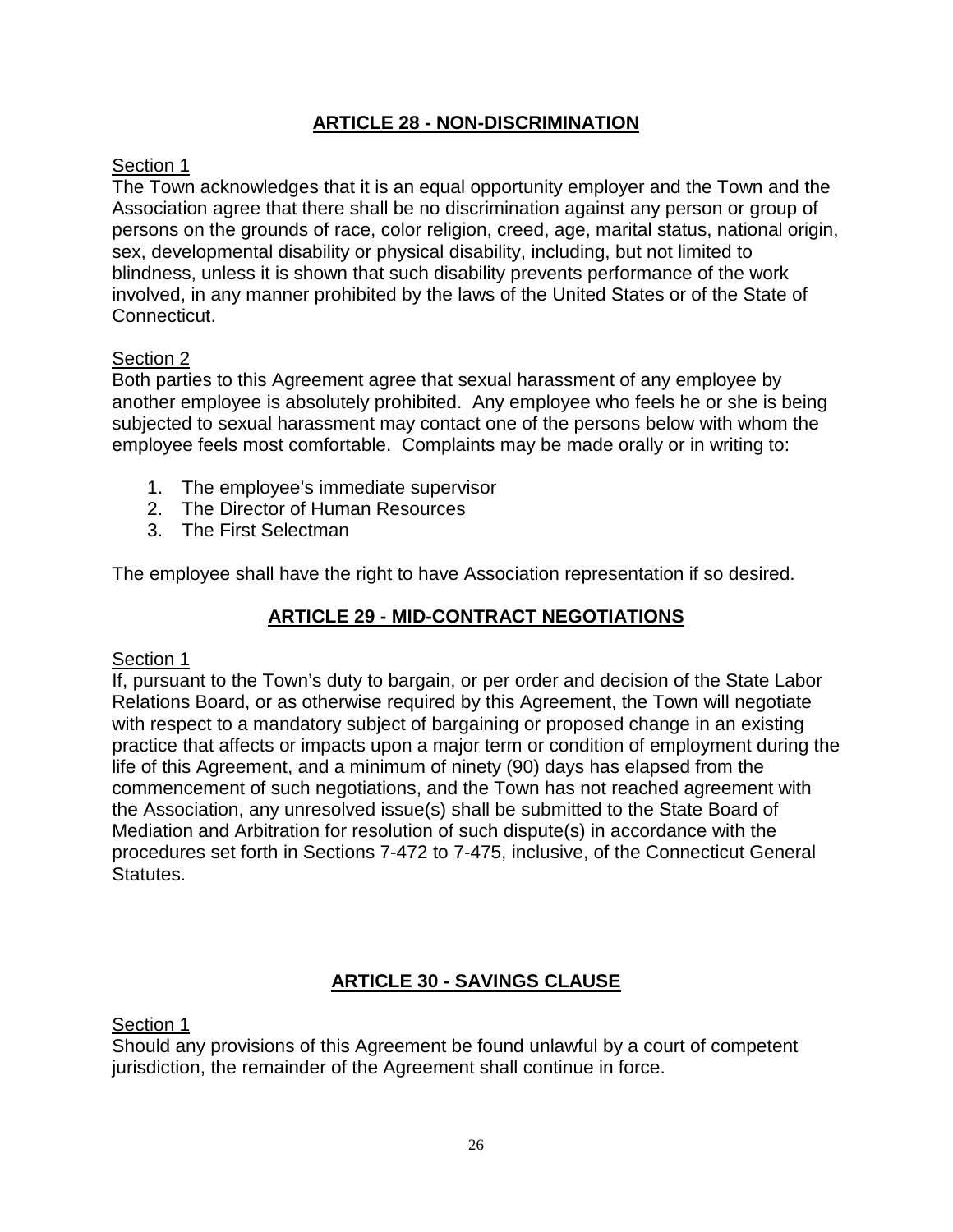## **ARTICLE 31 - JOB SECURITY**

## Section 1

Bargaining unit employees who become adversely affected as a result of technological changes or as a consequence of the delivery of public services, upon association request, the parties will meet to negotiate over the effects of such.

# **ARTICLE 32 - LENGTH OF CONTRACT**

#### Section 1

The duration of this contract shall commence July 1, 2013 and shall extend through June 30, 2020.

## Section 2

Either party wishing to amend or modify any provisions of this contract must notify the other party in writing. The Association shall notify the First Selectman with a copy to the Director of Human Resources or the Town shall notify the Association by notice to the President of the Association. Such notice shall be given no more than one hundred and eighty (180) days nor less than one hundred and fifty (150) days prior to the applicable expiration date.

Within ten (10) days of receipt of such notification by either party, a conference shall be held between the Town and Association negotiating Committee for the purpose of discussing such amendment or modification.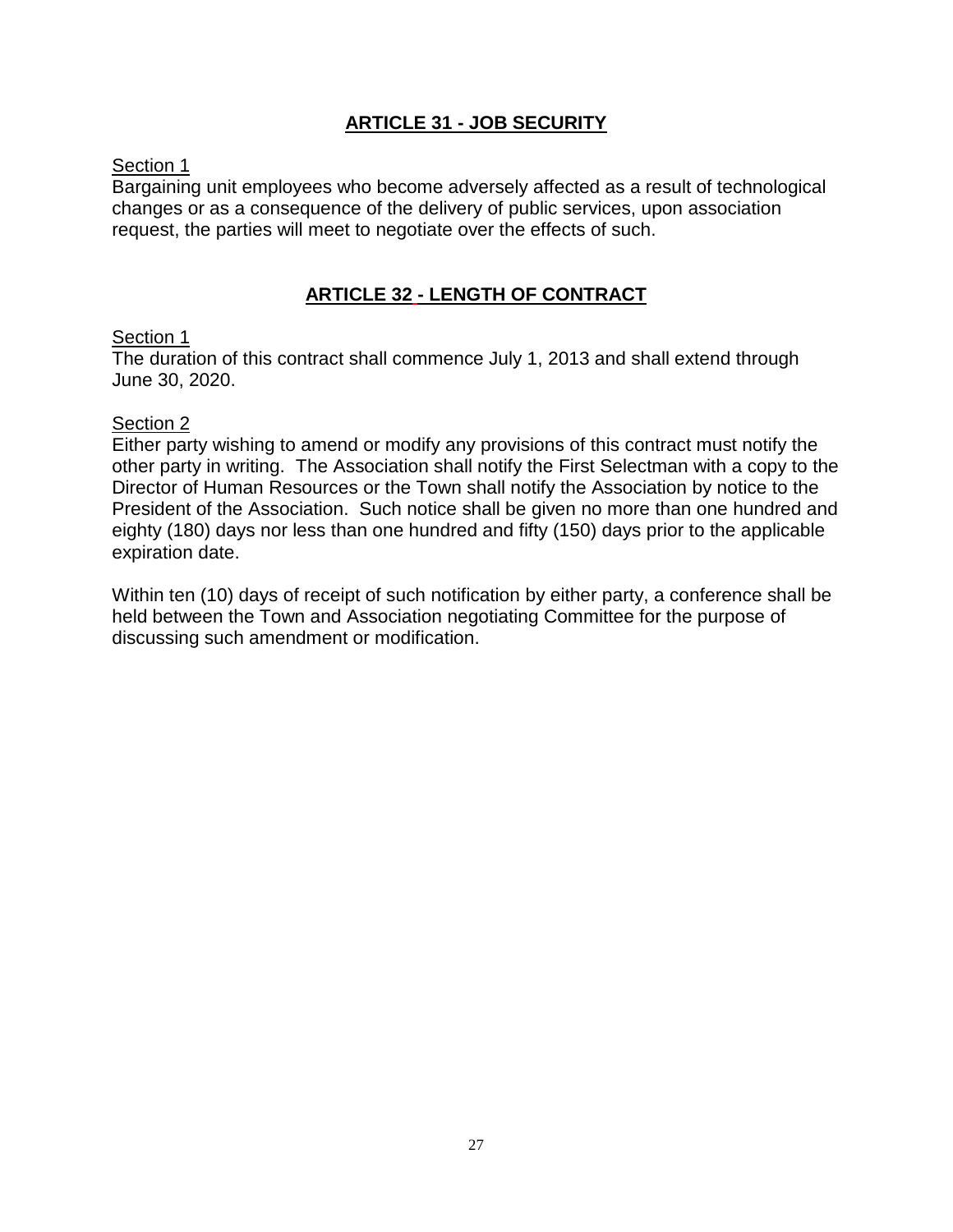$.4$ IN WITNESS THEREOF, the parties hereto set their hands and seals this  $\mathcal{J}\Gamma$  day of ~f *e.tv1bu--* , 2017.

TOWN OF FAIRFIELD

FAIRFIELD PROFESSIONAL and TECHNICAL EMPLOYEES, LOCAL 1303-366, COUNCIL 4, AFSCME, AFL-CIO

you De Ful

 $z_{dword}$  Bomar

Earne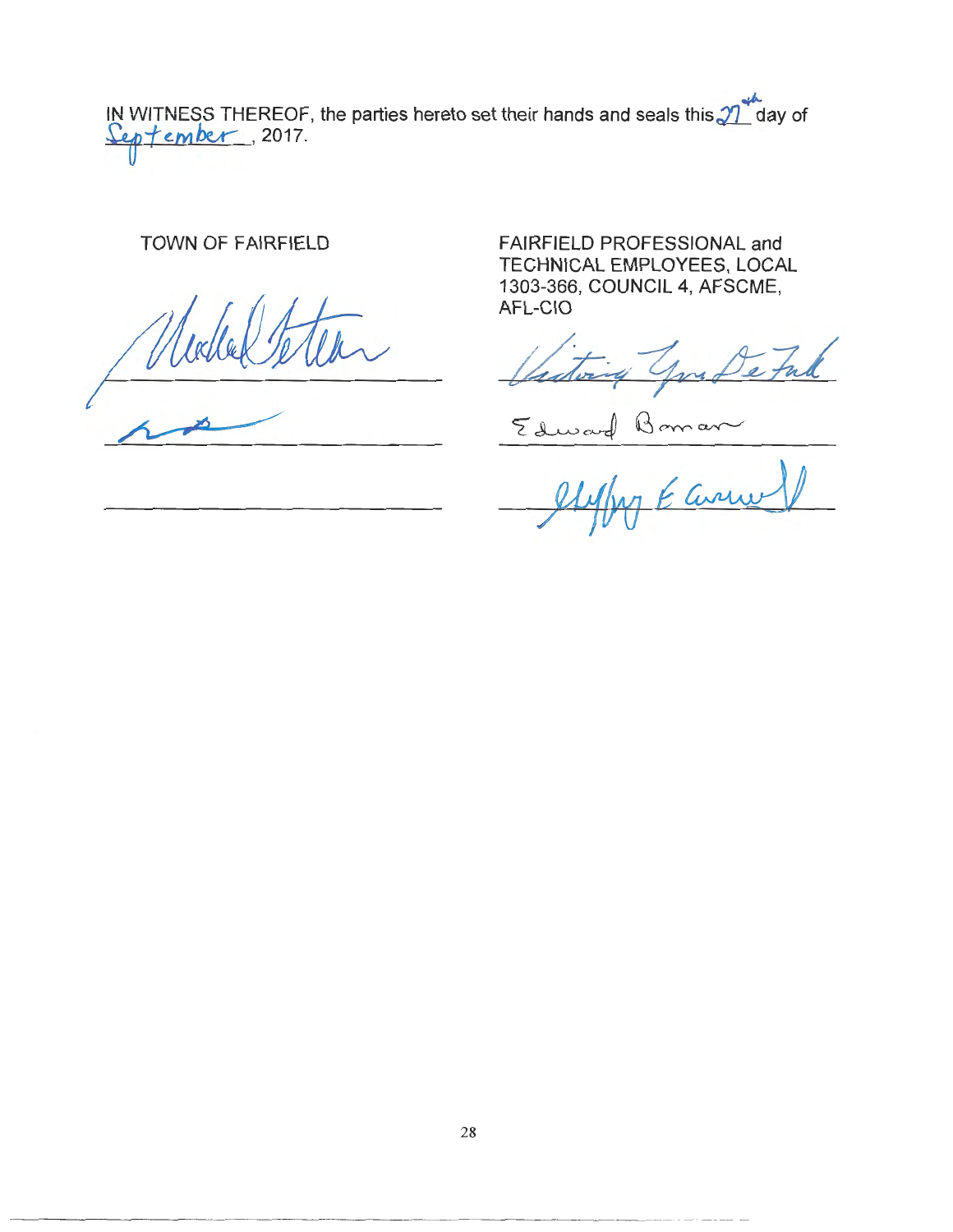## **APPENDIX A SALARY GRADE/CLASSIFICATION**

| SG <sub>6</sub>      | SG 7                                         | SG <sub>8</sub>                          | SG9                                        |
|----------------------|----------------------------------------------|------------------------------------------|--------------------------------------------|
| Help Desk Technician | <b>Animal Control Officer</b>                | Assistant Director of                    | Cad Specialist                             |
|                      | Ass't Zoning<br>Enforcement Off.             | Recreation<br><b>Construction Supvr.</b> | <b>Children's Services</b><br>Librarian    |
|                      | Director of Recycling                        | Deputy Tax Collector                     | <b>Contracts Manager</b>                   |
|                      | Information Tech.<br>Librarian               | <b>General Foreperson-</b><br>Trees      | Deputy Tax Assessor                        |
|                      | Maintenance Mgr. WPC                         | <b>Internal Auditor</b>                  | Garage Supervisor                          |
|                      | Facility                                     | PC Programmer                            | General Supervisor of<br>Parks             |
|                      | Solid Waste Mgr.<br><b>Technical Support</b> | <b>Wetlands Compliance</b><br>Officer    | Open Space Manager                         |
|                      | Supervisor                                   |                                          | Programmer/Analyst                         |
|                      | Teen Librarian                               | <b>Zoning Enforcement</b><br>Officer     | <b>Reference Services</b><br>Librarian     |
|                      |                                              |                                          | Senior Civil Engineer                      |
|                      |                                              |                                          | Senior Internal Auditor                    |
|                      |                                              |                                          | <b>Staff Accountant</b>                    |
|                      |                                              |                                          | Supv. Emergency<br>Communications Ctr.     |
|                      |                                              |                                          | <b>Supervisor of Street</b><br>Maintenance |
|                      |                                              |                                          | <b>Technical Services</b><br>Librarian     |

| SG 10                                     | SG 11                      | <b>SG 11</b>                              | SG 12      |
|-------------------------------------------|----------------------------|-------------------------------------------|------------|
| Ass't Dir. Town                           | Ass't Director of Public   | <b>Information Systems</b>                | Controller |
| Planning & Zoning                         | <b>Works</b>               | Manager                                   |            |
| Ass't Director of Health                  | <b>Budget Director</b>     | Superintendent of WPC                     |            |
| <b>Branch Librarian</b>                   | <b>Building Official</b>   | Facility (Operations)<br>(Administration) |            |
|                                           |                            |                                           |            |
| <b>Building Maintenance</b><br>Supervisor | Deputy Town Librarian      | <b>Tax Collector</b>                      |            |
|                                           | <b>Engineering Manager</b> |                                           |            |
| Conservation Adm.                         |                            |                                           |            |
|                                           | General Supv Streets &     |                                           |            |
| <b>Supervisor of Nurses</b>               | <b>Highways</b>            |                                           |            |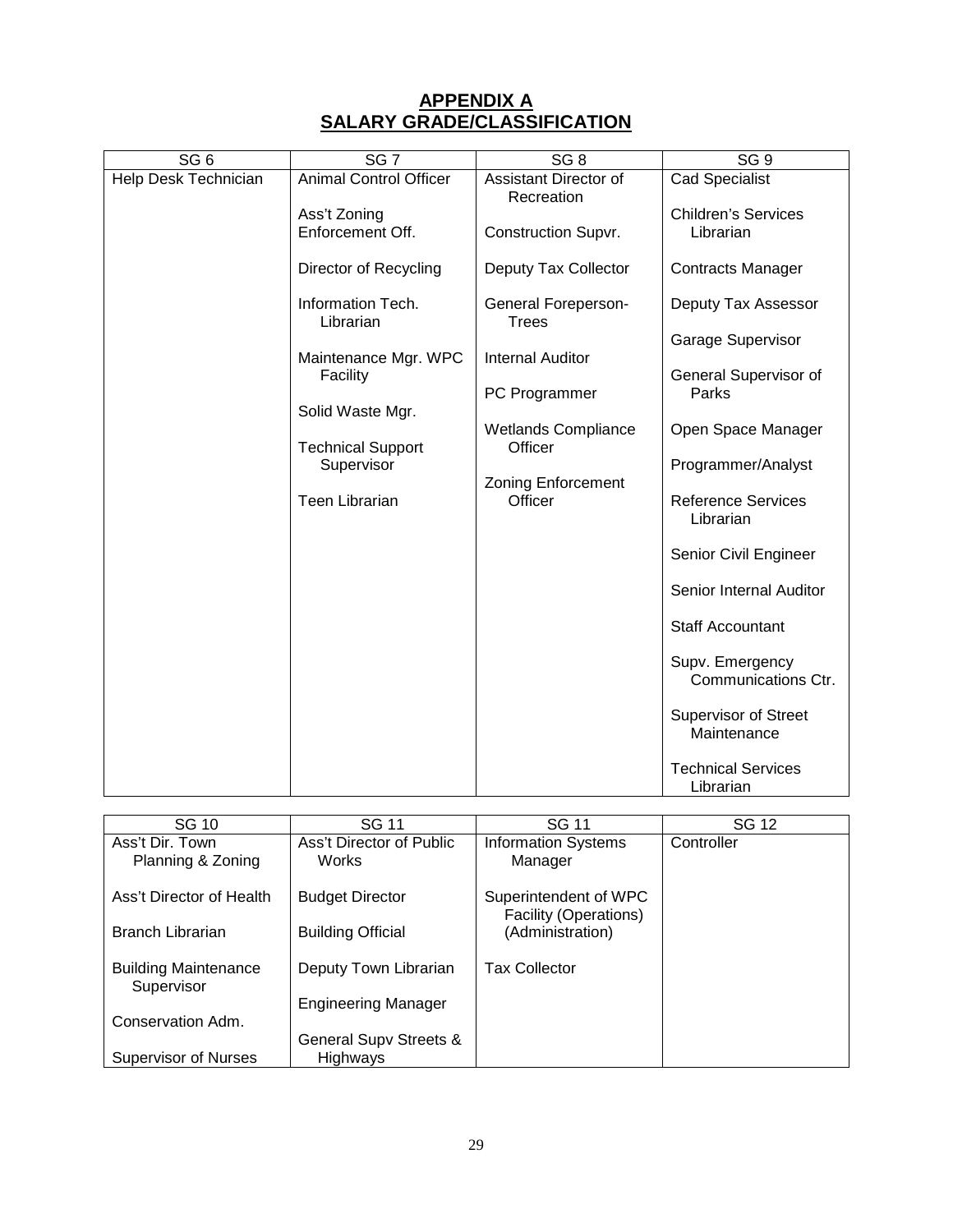#### APPENDIX B 2.00% SALARY SCHEDULE July 1, 2013 - June 30, 2014

| <b>GRADE</b> | STEP 0   | STEP 1   | STEP <sub>2</sub> | STEP <sub>3</sub> | STEP 4    |
|--------------|----------|----------|-------------------|-------------------|-----------|
| 6            | \$54,683 | \$60,091 | \$64,931          | \$70,310          | \$76,089  |
| 7            | \$58,843 | \$64,663 | \$69,770          | \$75,553          | \$81,737  |
| 8            | \$63,248 | \$69,507 | \$75,016          | \$81,198          | \$87,921  |
| 9            | \$68,140 | \$74,879 | \$80,929          | \$87,652          | \$94,911  |
| 10           | \$72,302 | \$79,452 | \$85,769          | \$92,895          | \$100,556 |
| 11           | \$76,338 | \$83,888 | \$90,610          | \$98,136          | \$106,203 |
| 12           | \$80,620 | \$88,593 | \$95,717          | \$103,649         | \$112,252 |

#### Longevity

From 10th anniversary through 14th year-add 3% to applicable wage.

From 15th anniversary through 19th year-add an additional 3% (total 6%) to applicable wage.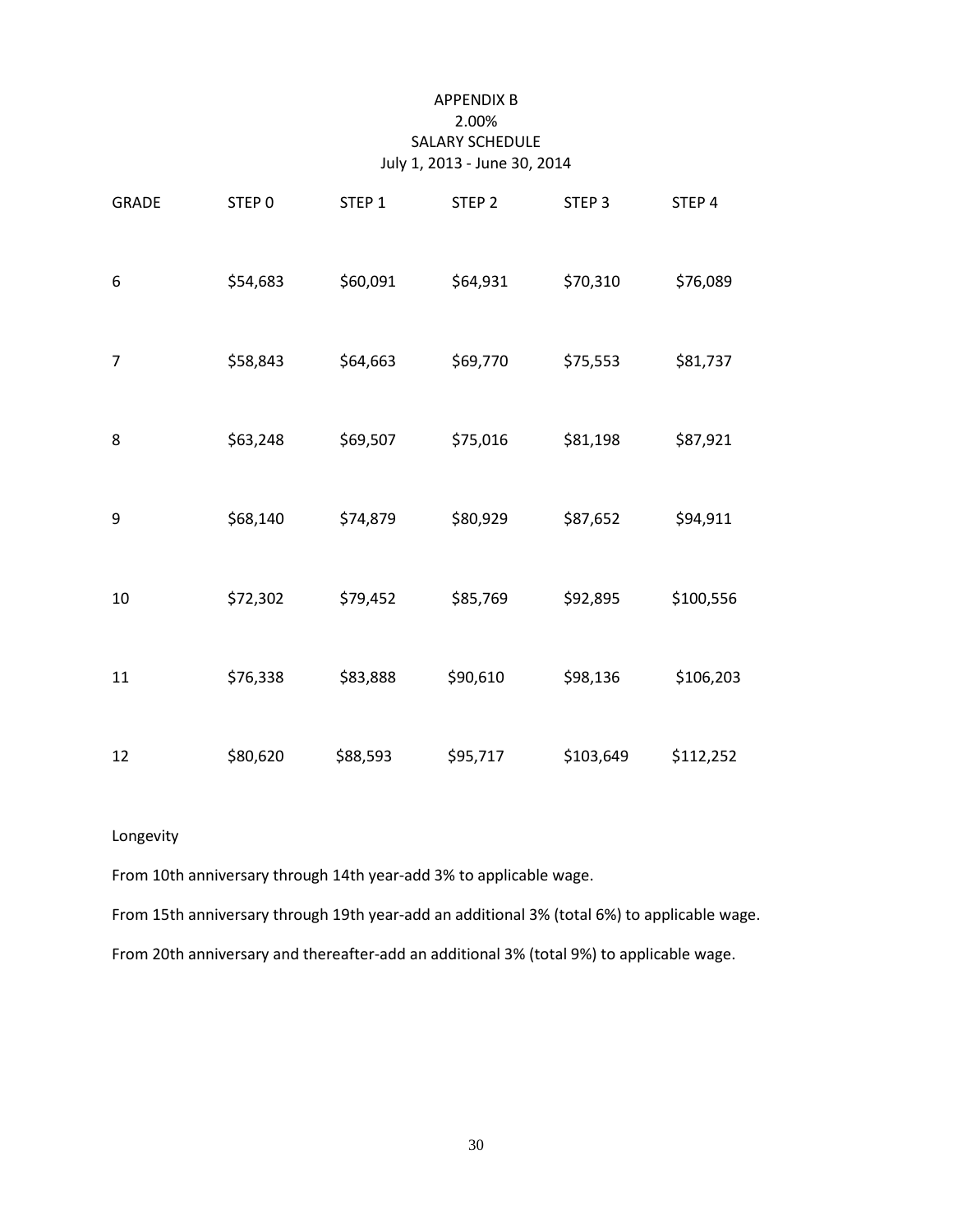#### APPENDIX C 2.00% SALARY SCHEDULE July 1, 2014 - June 30, 2015

| <b>GRADE</b> | STEP <sub>0</sub> | STEP <sub>1</sub> | STEP <sub>2</sub> | STEP <sub>3</sub> | STEP 4    |
|--------------|-------------------|-------------------|-------------------|-------------------|-----------|
| 6            | \$55,777          | \$61,293          | \$66,230          | \$71,716          | \$77,611  |
| 7            | \$60,020          | \$65,956          | \$71,165          | \$77,064          | \$83,372  |
| 8            | \$64,513          | \$70,897          | \$76,516          | \$82,822          | \$89,679  |
| 9            | \$69,503          | \$76,377          | \$82,548          | \$89,405          | \$96,809  |
| 10           | \$73,748          | \$81,041          | \$87,484          | \$94,753          | \$102,567 |
| 11           | \$77,865          | \$85,566          | \$92,422          | \$100,099         | \$108,327 |
| 12           | \$82,232          | \$90,365          | \$97,631          | \$105,722         | \$114,497 |

#### Longevity

From 10th anniversary through 14th year-add 3% to applicable wage.

From 15th anniversary through 19th year-add an additional 3% (total 6%) to applicable wage.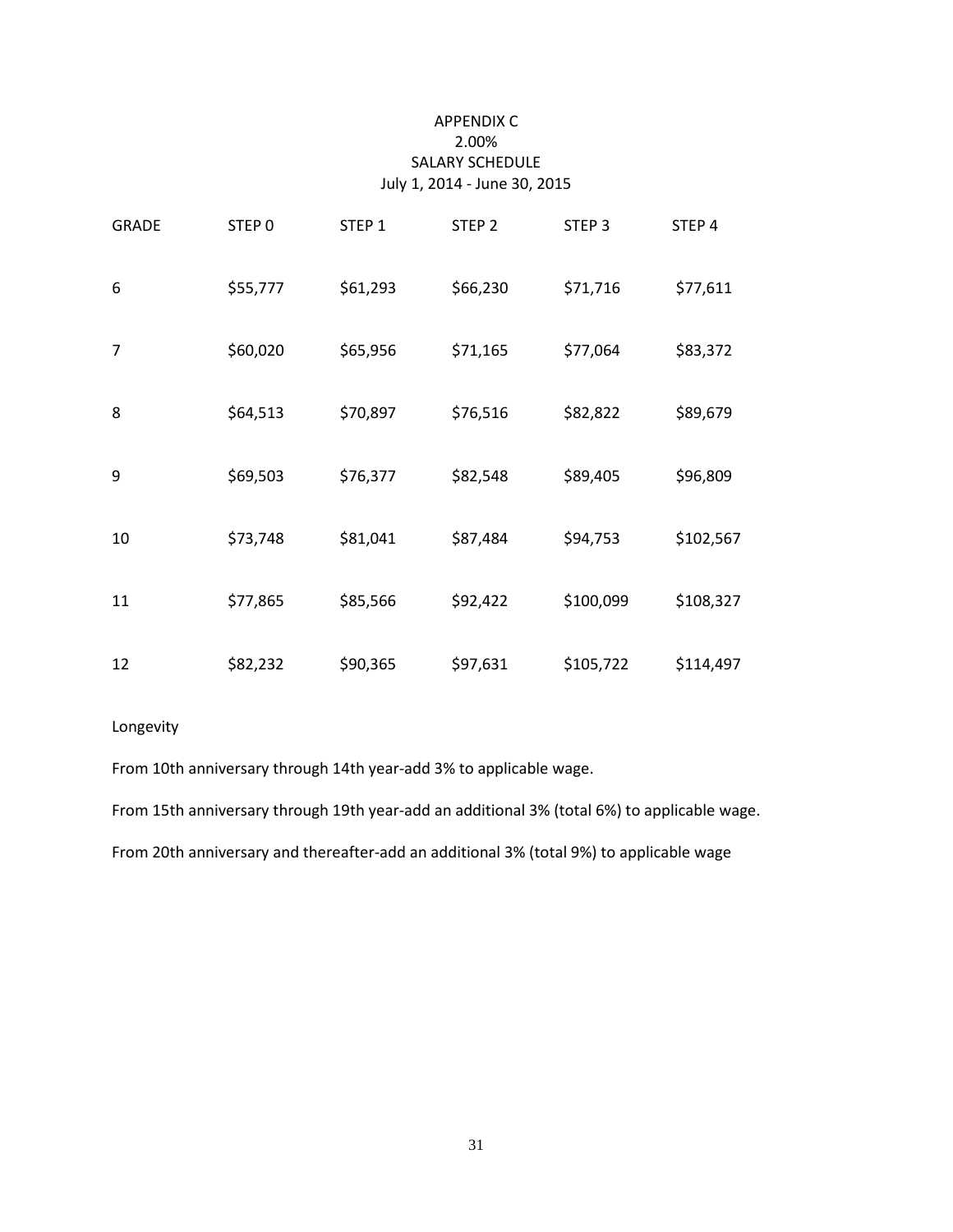#### APPENDIX D 2.00% SALARY SCHEDULE July 1, 2015 - June 30, 2016

| <b>GRADE</b> | STEP <sub>0</sub> | STEP <sub>1</sub> | STEP <sub>2</sub> | STEP <sub>3</sub> | STEP 4    |
|--------------|-------------------|-------------------|-------------------|-------------------|-----------|
| 6            | \$56,892          | \$62,519          | \$67,555          | \$73,150          | \$79,163  |
| 7            | \$61,220          | \$67,275          | \$72,588          | \$78,605          | \$85,039  |
| 8            | \$65,803          | \$72,315          | \$78,046          | \$84,478          | \$91,473  |
| 9            | \$70,893          | \$77,904          | \$84,199          | \$91,193          | \$98,745  |
| 10           | \$75,223          | \$82,662          | \$89,234          | \$96,648          | \$104,618 |
| 11           | \$79,422          | \$87,277          | \$94,270          | \$102,101         | \$110,494 |
| 12           | \$83,877          | \$92,172          | \$99,584          | \$107,836         | \$116,787 |

Longevity

From 10th anniversary through 14th year-add 3% to applicable wage.

From 15th anniversary through 19th year-add an additional 3% (total 6%) to applicable wage.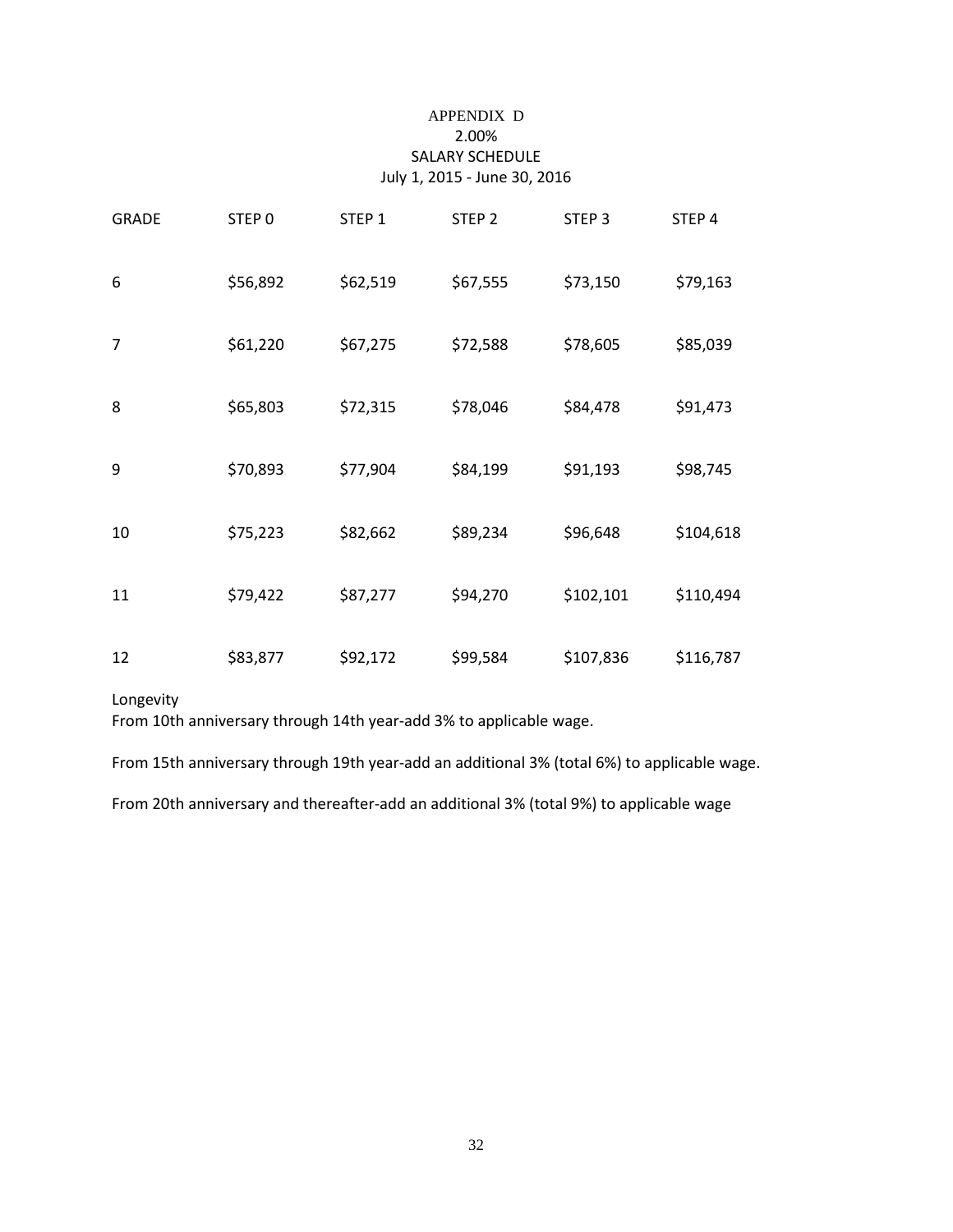#### APPENDIX E 2.00% SALARY SCHEDULE July 1, 2016 - June 30, 2017

| <b>GRADE</b>   | STEP <sub>0</sub> | STEP <sub>1</sub> | STEP <sub>2</sub> | STEP <sub>3</sub> | STEP 4    |
|----------------|-------------------|-------------------|-------------------|-------------------|-----------|
| 6              | \$58,030          | \$63,769          | \$68,906          | \$74,613          | \$80,746  |
| $\overline{7}$ | \$62,445          | \$68,621          | \$74,040          | \$80,177          | \$86,740  |
| 8              | \$67,119          | \$73,761          | \$79,607          | \$86,168          | \$93,302  |
| 9              | \$72,311          | \$79,462          | \$85,883          | \$93,017          | \$100,720 |
| 10             | \$76,727          | \$84,315          | \$91,019          | \$98,581          | \$106,710 |
| 11             | \$81,010          | \$89,023          | \$96,155          | \$104,143         | \$112,704 |
| 12             | \$85,555          | \$94,016          | \$101,576         | \$109,993         | \$119,123 |

Longevity

From 10th anniversary through 14th year-add 3% to applicable wage.

From 15th anniversary through 19th year-add an additional 3% (total 6%) to applicable wage.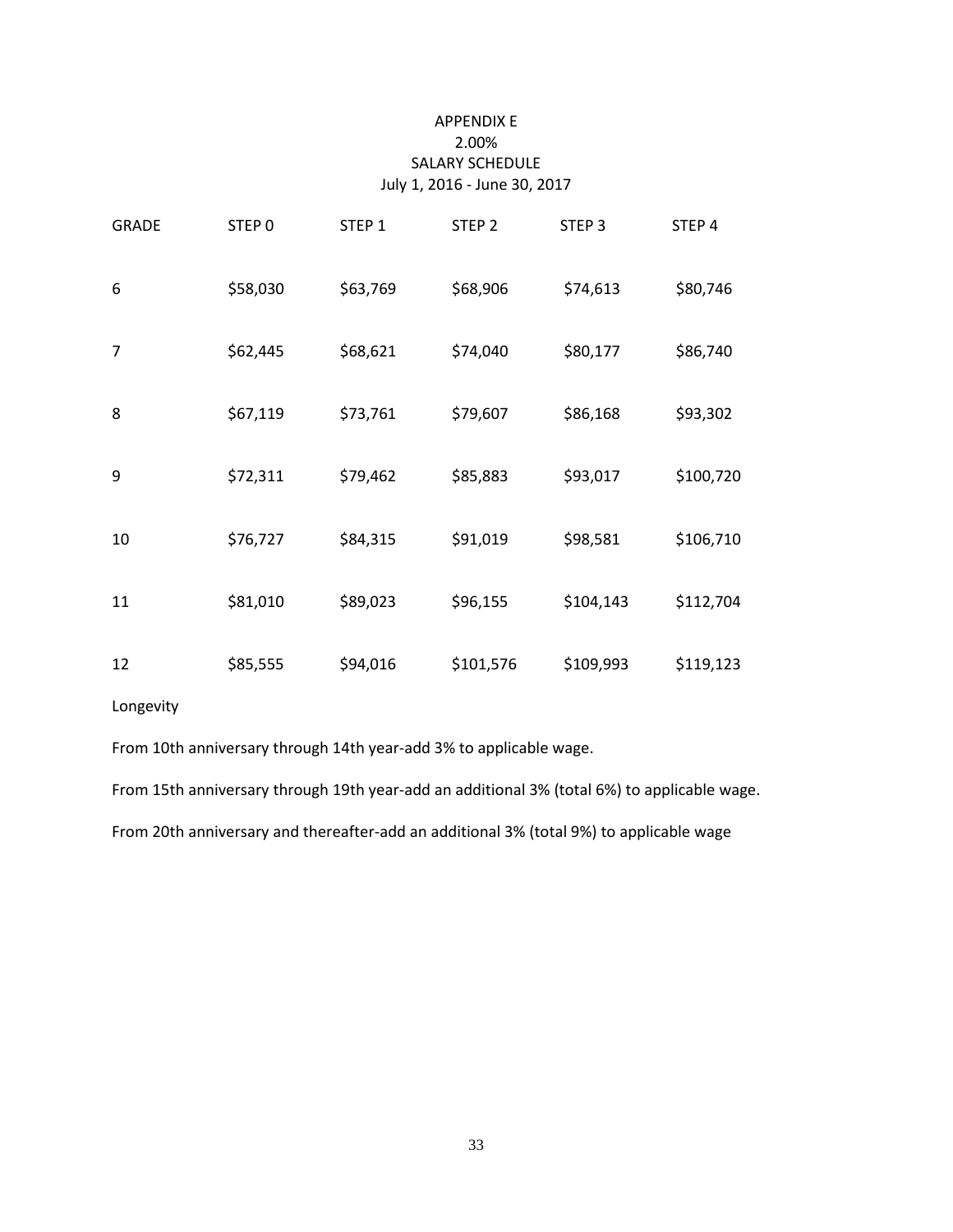#### APPENDIX F 2.00% SALARY SCHEDULE July 1, 2017 - June 30, 2018

| <b>GRADE</b> | STEP 0   | STEP <sub>1</sub> | STEP <sub>2</sub> | STEP <sub>3</sub> | STEP <sub>4</sub> |
|--------------|----------|-------------------|-------------------|-------------------|-------------------|
| 6            | \$59,191 | \$65,044          | \$70,284          | \$76,105          | \$82,361          |
| 7            | \$63,694 | \$69,993          | \$75,521          | \$81,781          | \$88,475          |
| 8            | \$68,462 | \$75,237          | \$81,199          | \$87,891          | \$95,169          |
| 9            | \$73,757 | \$81,051          | \$87,601          | \$94,877          | \$102,734         |
| 10           | \$78,262 | \$86,001          | \$92,839          | \$100,553         | \$108,845         |
| 11           | \$82,631 | \$90,803          | \$98,079          | \$106,226         | \$114,958         |
| 12           | \$87,266 | \$95,896          | \$103,608         | \$112,193         | \$121,505         |

#### Longevity

From 10th anniversary through 14th year-add 3% to applicable wage.

From 15th anniversary through 19th year-add an additional 3% (total 6%) to applicable wage.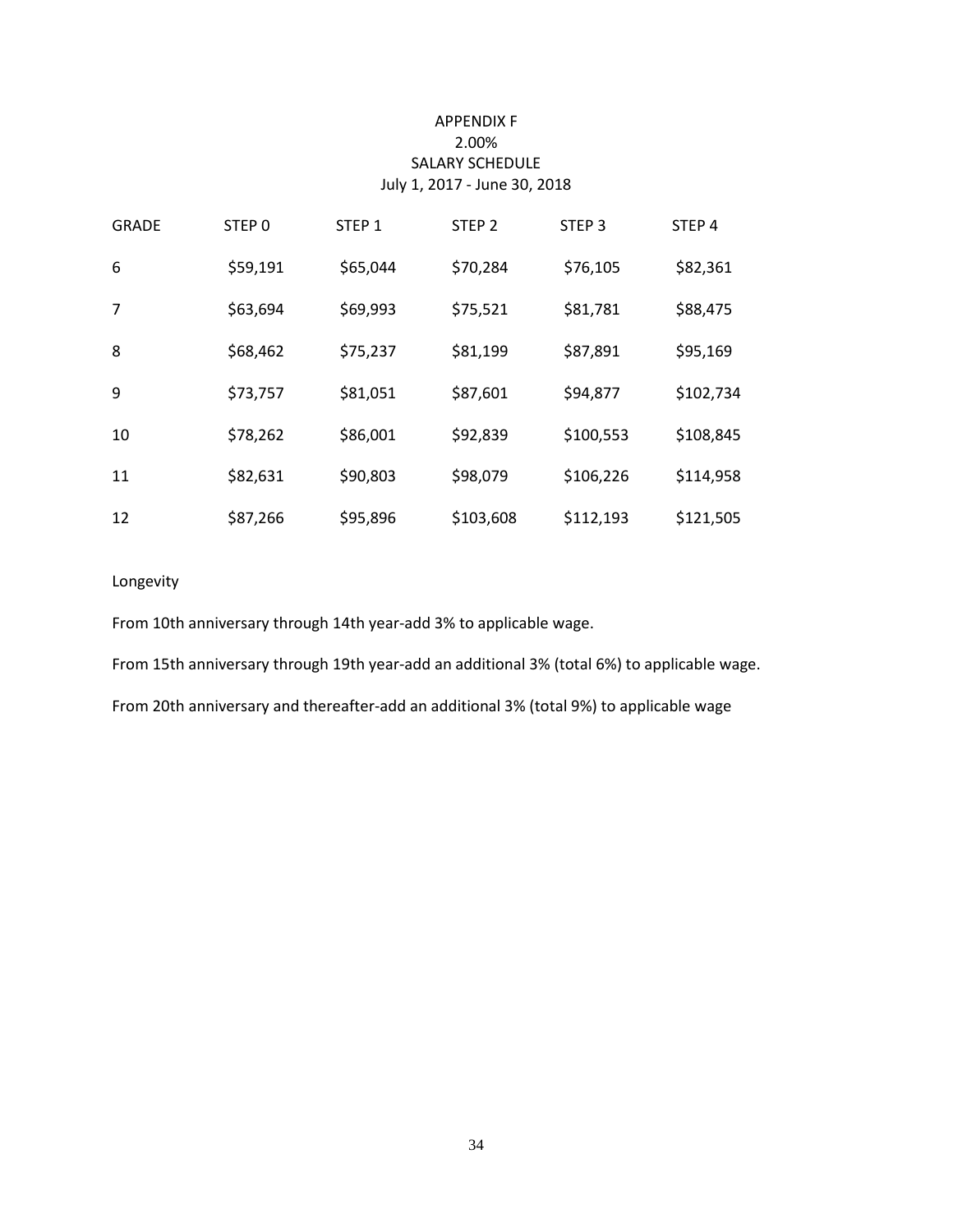#### APPENDIX G 2.00% SALARY SCHEDULE July 1, 2018 - June 30, 2019

| <b>GRADE</b> | STEP <sub>0</sub> | STEP <sub>1</sub> | STEP <sub>2</sub> | STEP <sub>3</sub> | STEP 4    |
|--------------|-------------------|-------------------|-------------------|-------------------|-----------|
| 6            | \$60,374          | \$66,345          | \$71,690          | \$77,627          | \$84,008  |
| 7            | \$64,967          | \$71,393          | \$77,031          | \$83,416          | \$90,244  |
| 8            | \$69,831          | \$76,741          | \$82,823          | \$89,649          | \$97,072  |
| 9            | \$75,232          | \$82,672          | \$89,353          | \$96,775          | \$104,789 |
| 10           | \$79,827          | \$87,721          | \$94,696          | \$102,564         | \$111,021 |
| 11           | \$84,283          | \$92,619          | \$100,040         | \$108,350         | \$117,257 |
| 12           | \$89,011          | \$97,814          | \$105,680         | \$114,436         | \$123,935 |

#### Longevity

From 10th anniversary through 14th year-add 3% to applicable wage.

From 15th anniversary through 19th year-add an additional 3% (total 6%) to applicable wage.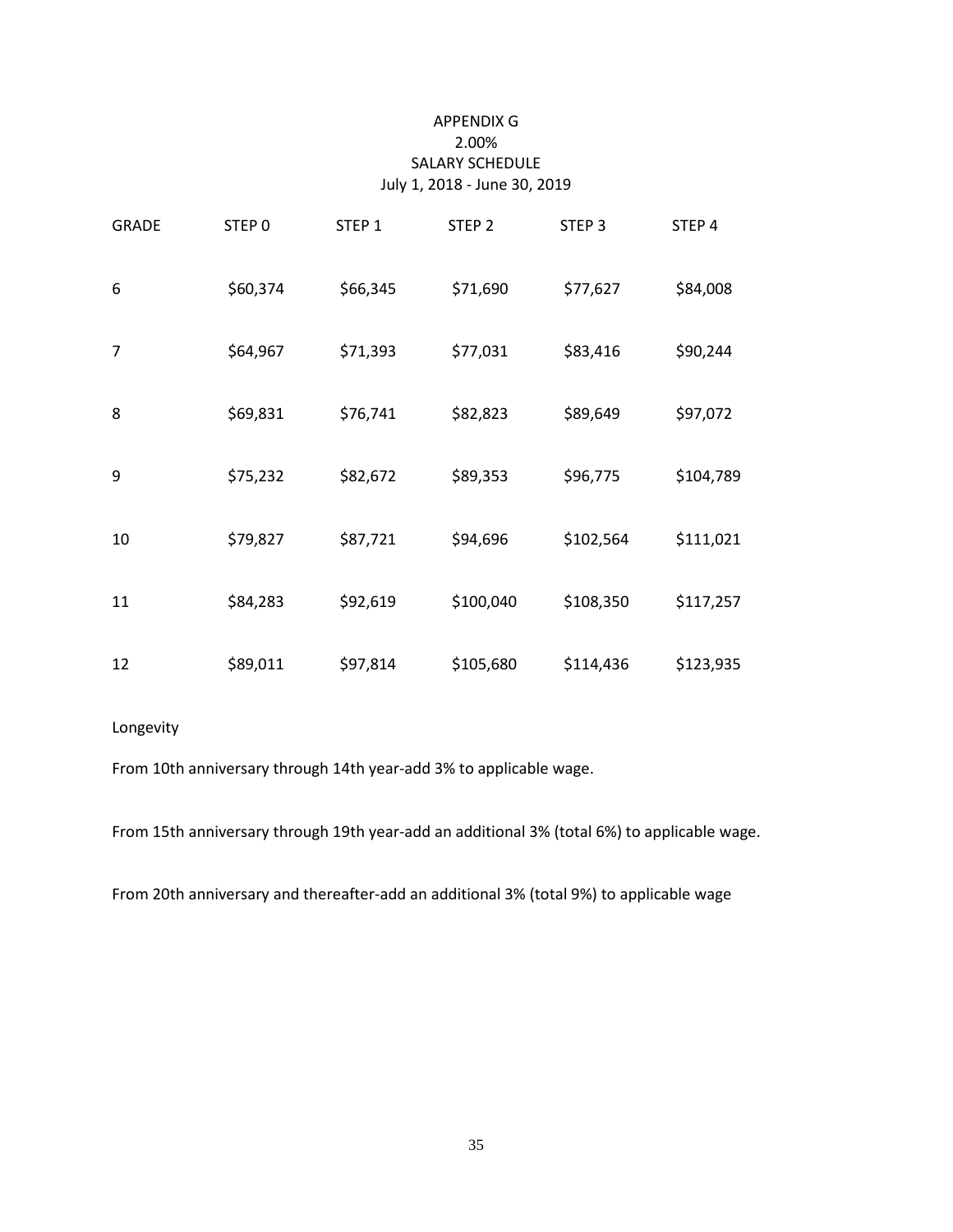#### APPENDIX H 2.00% Salary Schedule July 1, 2019 - June 30, 2020

| <b>GRADE</b> | STEP 0   | STEP <sub>1</sub> | STEP <sub>2</sub> | STEP <sub>3</sub> | STEP <sub>4</sub> |
|--------------|----------|-------------------|-------------------|-------------------|-------------------|
| 6            | \$61,582 | \$67,672          | \$73,124          | \$79,180          | \$85,689          |
| 7            | \$66,267 | \$72,821          | \$78,572          | \$85,085          | \$92,049          |
| 8            | \$71,228 | \$78,276          | \$84,480          | \$91,442          | \$99,013          |
| 9            | \$76,737 | \$84,326          | \$91,140          | \$98,710          | \$106,885         |
| 10           | \$81,424 | \$89,476          | \$96,590          | \$104,615         | \$113,242         |
| 11           | \$85,969 | \$94,472          | \$102,041         | \$110,517         | \$119,602         |
| 12           | \$90,791 | \$99,770          | \$107,794         | \$116,725         | \$126,414         |

#### Longevity

From 10th anniversary through 14th year-add 3% to applicable wage.

From 15th anniversary through 19th year-add an additional 3% (total 6%) to applicable wage.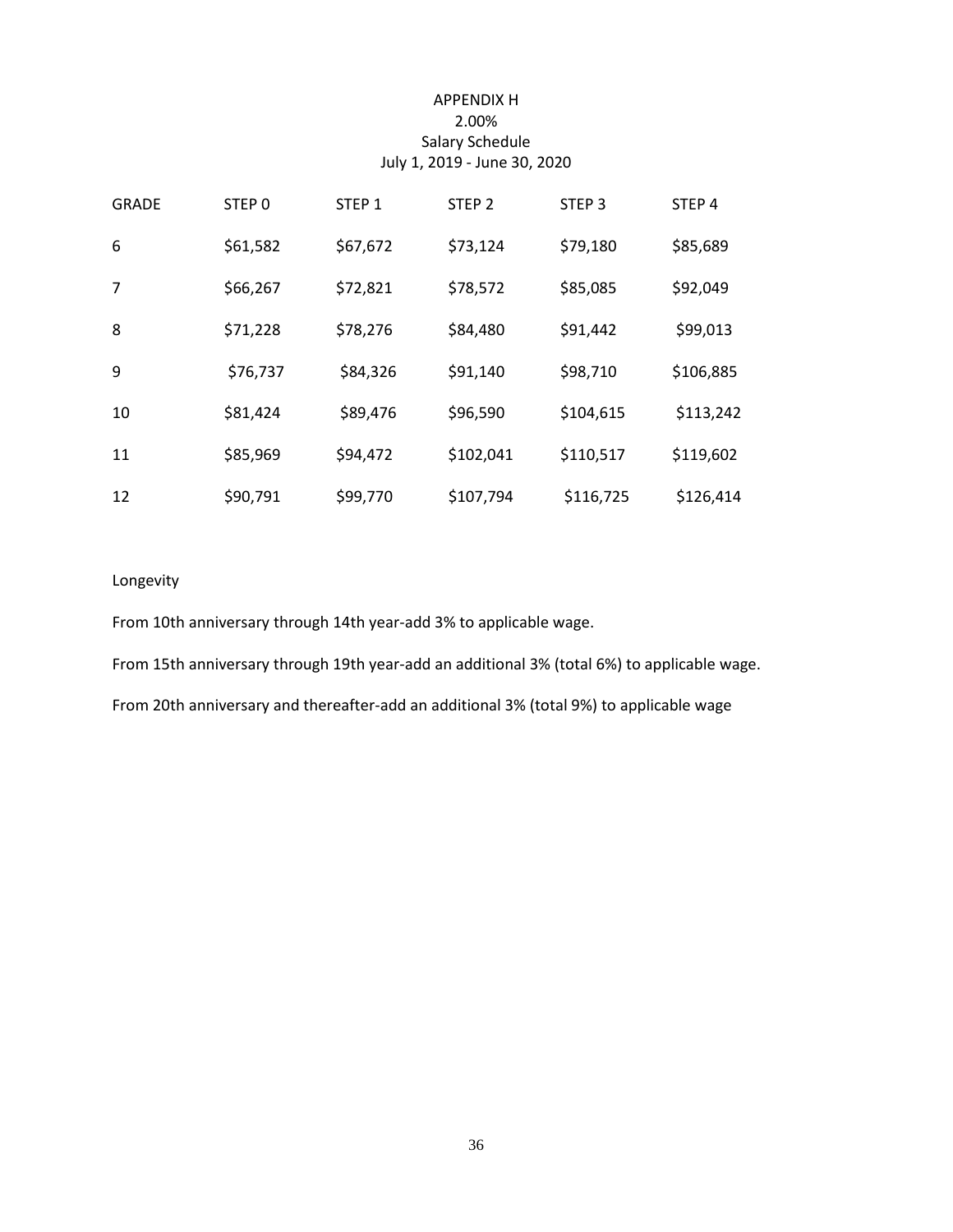#### **APPENDIX I**

Employee Service Report Town of Fairfield Fairfield, Connecticut 06430

| Employee               | Date           |
|------------------------|----------------|
| Department             | Classification |
| Period of Review<br>۱o |                |

Purpose: To improve Town service and employee job satisfaction through review of the employee's performance and accomplishments on assigned responsibilities, plans and objectives.

This Employee Service Report is to be made annually on each employee. To obtain valid results, deliberate and thorough consideration of each rating factor is necessary. You are asked to use your own independent judgment. Circle the appropriate rating per the following:

#### Definition of Rating Factors

- 1. Needs Improvement Results are less than normally expected and below the requirements of the position. Requires more frequent and closer supervision. Employee performance needs improvement.
- 2. Satisfactory Performance which is satisfactory and consistent with job requirements. Assignments are accomplished with minimal supervision and direction. Performance level is as expected of a fully qualified and experienced employee in the position.
- 3. Above Average Performance consistently exceeds that which the job requires.
- 4. Outstanding Ranks with the very best.

SINCE THIS FORM SHOULD BE USED TO FACILITATE COMMUNICATION IT IS IMPORTANT THAT COMMENTS ARE USED TO IDENTIFY AN EMPLOYEE'S STRENGTHS AND WEAKNESSES. The employee will receive the form when the manager does. This will also help to identify the types of training needed for improvement or for professional development. Both parties should have the form filled out at the actual review. An employee must first go to their department manager if an evaluation is not given three weeks from the annual review. If no response is given then employee should go to the Human Resources Department.

| Work Ethics                       |  |  |
|-----------------------------------|--|--|
| Promptness in reporting for work  |  |  |
| Dresses appropriately for the job |  |  |
| Starts work promptly              |  |  |
| Uses time responsibly             |  |  |
| Absenteeism                       |  |  |
|                                   |  |  |

Comments:\_\_\_\_\_\_\_\_\_\_\_\_\_\_\_\_\_\_\_\_\_\_\_\_\_\_\_\_\_\_\_\_\_\_\_\_\_\_\_\_\_\_\_\_\_\_\_\_\_\_\_\_\_\_\_\_\_\_\_\_\_\_\_\_\_\_\_\_\_\_\_\_\_\_

\_\_\_\_\_\_\_\_\_\_\_\_\_\_\_\_\_\_\_\_\_\_\_\_\_\_\_\_\_\_\_\_\_\_\_\_\_\_\_\_\_\_\_\_\_\_\_\_\_\_\_\_\_\_\_\_\_\_\_\_\_\_\_\_\_\_\_\_\_\_\_\_\_\_\_\_\_\_\_\_\_\_\_\_ \_\_\_\_\_\_\_\_\_\_\_\_\_\_\_\_\_\_\_\_\_\_\_\_\_\_\_\_\_\_\_\_\_\_\_\_\_\_\_\_\_\_\_\_\_\_\_\_\_\_\_\_\_\_\_\_\_\_\_\_\_\_\_\_\_\_\_\_\_\_\_\_\_\_\_\_\_\_\_\_\_\_\_\_ \_\_\_\_\_\_\_\_\_\_\_\_\_\_\_\_\_\_\_\_\_\_\_\_\_\_\_\_\_\_\_\_\_\_\_\_\_\_\_\_\_\_\_\_\_\_\_\_\_\_\_\_\_\_\_\_\_\_\_\_\_\_\_\_\_\_\_\_\_\_\_\_\_\_\_\_\_\_\_\_\_\_\_\_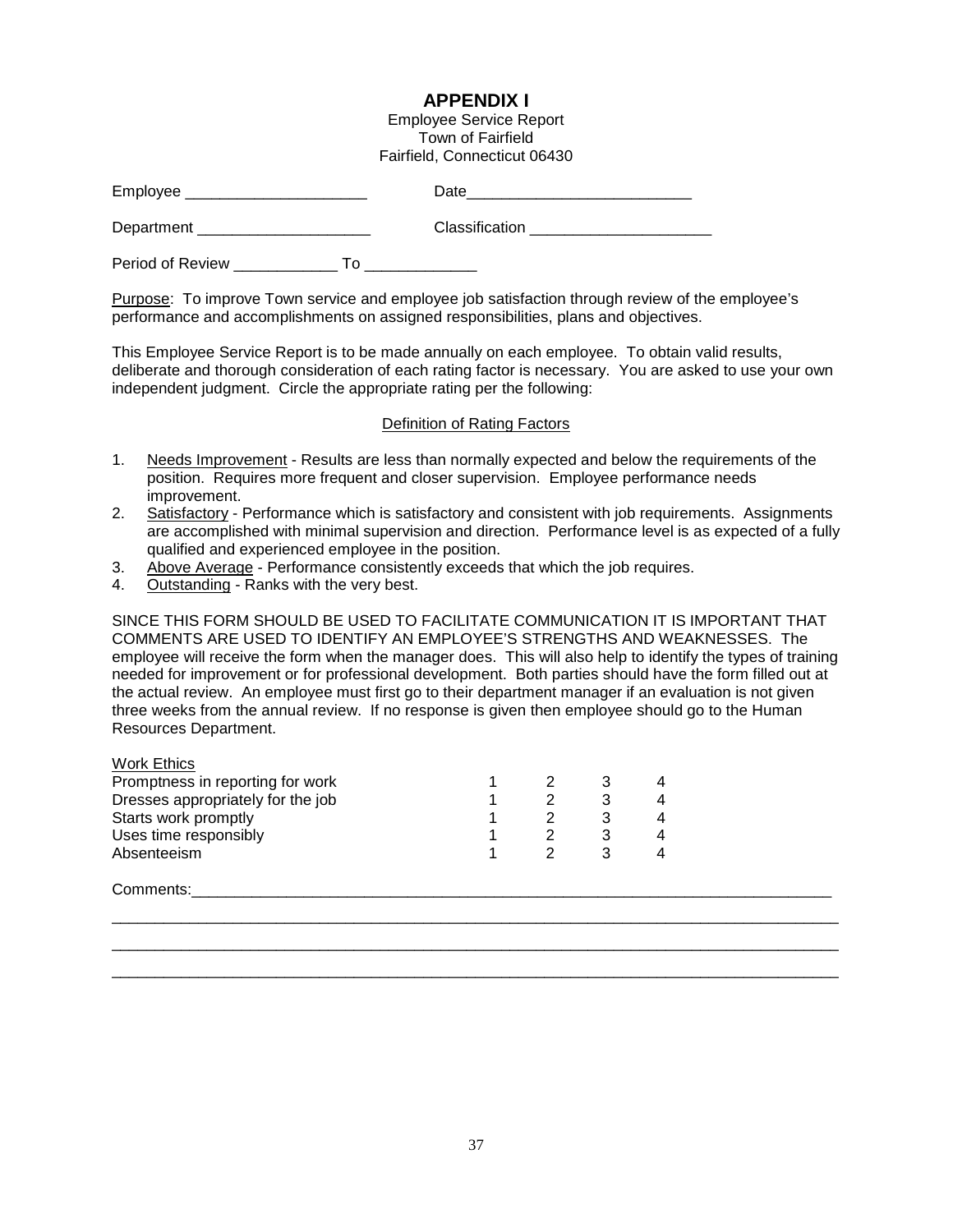| <b>Interpersonal Skills</b><br>Ability to work with others<br>Ability to work for others<br>Ability to accept feedback<br>Deals with the public appropriately<br>Able to Effectively Communicate    | 1<br>1<br>1<br>1<br>1      | $\overline{2}$<br>$\overline{2}$<br>$2^{\circ}$<br>$\overline{2}$<br>$\overline{2}$         | 3<br>3<br>$\mathbf{3}$<br>$\mathfrak{S}$<br>3                 | 4<br>4<br>4<br>4<br>4                                                                        |  |
|-----------------------------------------------------------------------------------------------------------------------------------------------------------------------------------------------------|----------------------------|---------------------------------------------------------------------------------------------|---------------------------------------------------------------|----------------------------------------------------------------------------------------------|--|
| Comments:                                                                                                                                                                                           |                            |                                                                                             |                                                               |                                                                                              |  |
|                                                                                                                                                                                                     |                            |                                                                                             |                                                               |                                                                                              |  |
|                                                                                                                                                                                                     |                            |                                                                                             |                                                               |                                                                                              |  |
| Performance<br>Knowledge of work<br>Ability to understand directions<br>Shows ingenuity - creative problem solving<br>Volume of work<br>Quality of work<br>Ability to meet specific job assignments | 1<br>1<br>1<br>1<br>1<br>1 | $\overline{2}$<br>$\overline{2}$<br>$\overline{2}$<br>$\overline{2}$<br>$\overline{2}$<br>2 | 3<br>$\mathbf{3}$<br>3<br>$\mathbf{3}$<br>$\mathfrak{S}$<br>3 | 4<br>$\overline{\mathbf{4}}$<br>4<br>$\overline{\mathbf{4}}$<br>$\overline{\mathbf{4}}$<br>4 |  |
| Comments:                                                                                                                                                                                           |                            |                                                                                             |                                                               |                                                                                              |  |
|                                                                                                                                                                                                     |                            |                                                                                             |                                                               |                                                                                              |  |
|                                                                                                                                                                                                     |                            |                                                                                             |                                                               |                                                                                              |  |
| <b>Attitude</b><br>Initiative; seeks additional tasks<br>Shows interest & enthusiasm<br>Projects a positive influence<br><b>Team Player</b><br>Comments:                                            | 1<br>1<br>1<br>1           | $2^{\circ}$<br>$2^{\circ}$<br>$\overline{2}$<br>$\overline{2}$                              | $\mathbf{3}$<br>$\mathbf{3}$<br>$\mathbf{3}$<br>3             | 4<br>$\overline{\mathbf{4}}$<br>4<br>4                                                       |  |
|                                                                                                                                                                                                     |                            |                                                                                             |                                                               |                                                                                              |  |
|                                                                                                                                                                                                     |                            |                                                                                             |                                                               |                                                                                              |  |
|                                                                                                                                                                                                     |                            |                                                                                             |                                                               |                                                                                              |  |
|                                                                                                                                                                                                     |                            |                                                                                             |                                                               |                                                                                              |  |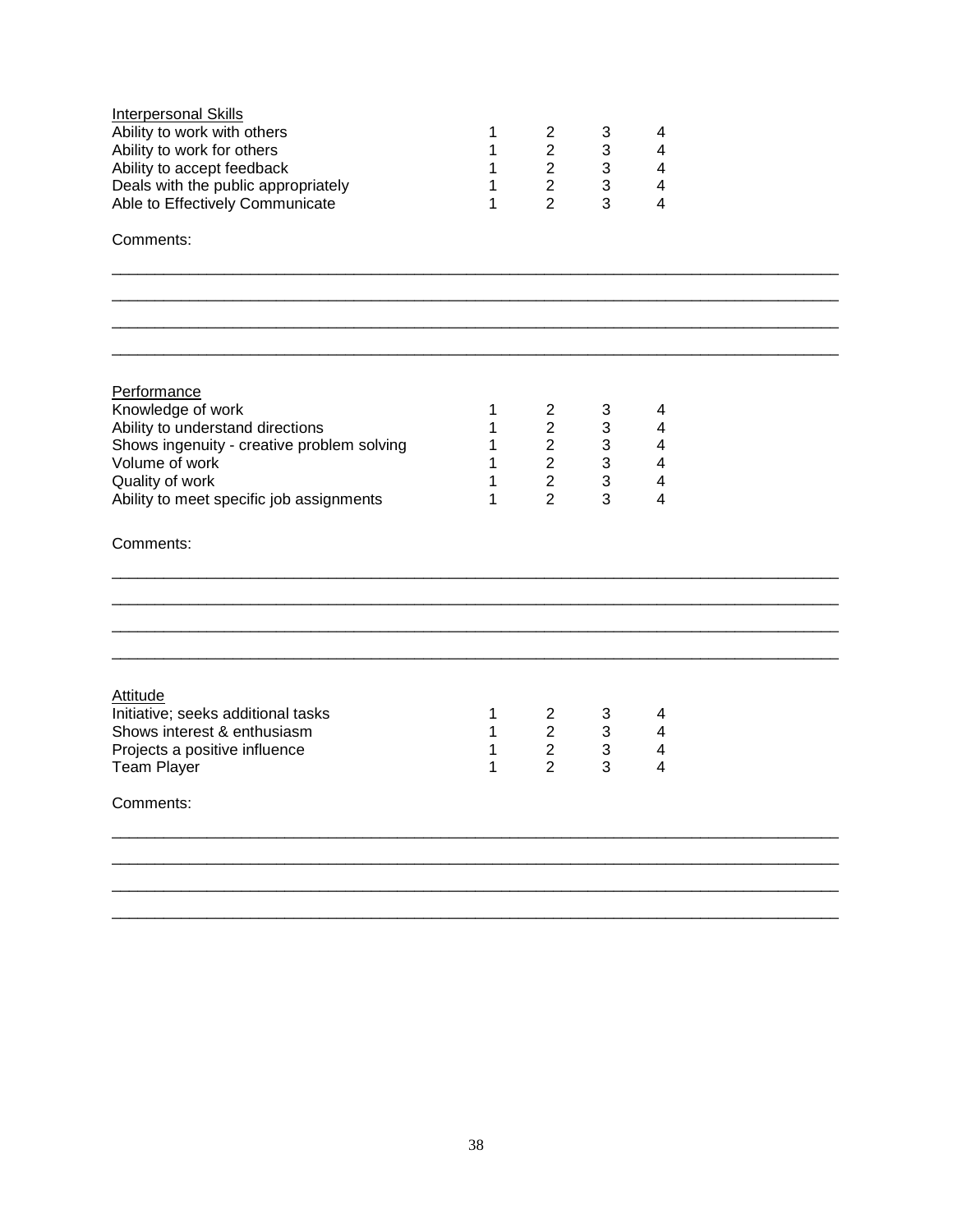| <b>Supervisory Skills &amp; Characteristics</b><br>Number of people supervised                                                           |                  |                                                                 |                               |                                     |  |
|------------------------------------------------------------------------------------------------------------------------------------------|------------------|-----------------------------------------------------------------|-------------------------------|-------------------------------------|--|
| Type (level) of supervision                                                                                                              |                  |                                                                 |                               |                                     |  |
| Quality of supervision<br>Accomplishment of Dept. Goals & Objectives<br>Ability to motivate employees<br>Ability to delegate/assign work | 1<br>1<br>1<br>1 | $\mathbf{2}$<br>$2^{\circ}$<br>$\overline{2}$<br>$\overline{2}$ | 3<br>3 <sup>1</sup><br>3<br>3 | 4<br>4<br>4<br>4                    |  |
|                                                                                                                                          |                  |                                                                 |                               |                                     |  |
|                                                                                                                                          |                  |                                                                 |                               |                                     |  |
| Overall Rating of the Employee                                                                                                           |                  |                                                                 |                               |                                     |  |
| Needs improvement<br>1.<br>2.<br>Satisfactory<br>Above Average<br>3.<br>Outstanding<br>4.                                                |                  |                                                                 |                               |                                     |  |
|                                                                                                                                          |                  |                                                                 |                               |                                     |  |
|                                                                                                                                          |                  |                                                                 |                               |                                     |  |
|                                                                                                                                          |                  |                                                                 |                               |                                     |  |
| Do you recommend that this employee be given a merit salary increase? (Check one)                                                        |                  |                                                                 |                               |                                     |  |
| Yes ___________                                                                                                                          |                  |                                                                 |                               | Employee at top of range __________ |  |
| Goals:                                                                                                                                   |                  |                                                                 |                               |                                     |  |
| List three most important goals and objectives and timeframe to accomplish these:<br>А.                                                  |                  |                                                                 |                               |                                     |  |
| 1.,                                                                                                                                      |                  |                                                                 |                               |                                     |  |
| 2.                                                                                                                                       |                  |                                                                 |                               |                                     |  |
| $\underline{3}$ .                                                                                                                        |                  |                                                                 |                               |                                     |  |
| Significant accomplishments and contributions:<br>В.                                                                                     |                  |                                                                 |                               |                                     |  |
|                                                                                                                                          |                  |                                                                 |                               |                                     |  |
|                                                                                                                                          |                  |                                                                 |                               |                                     |  |